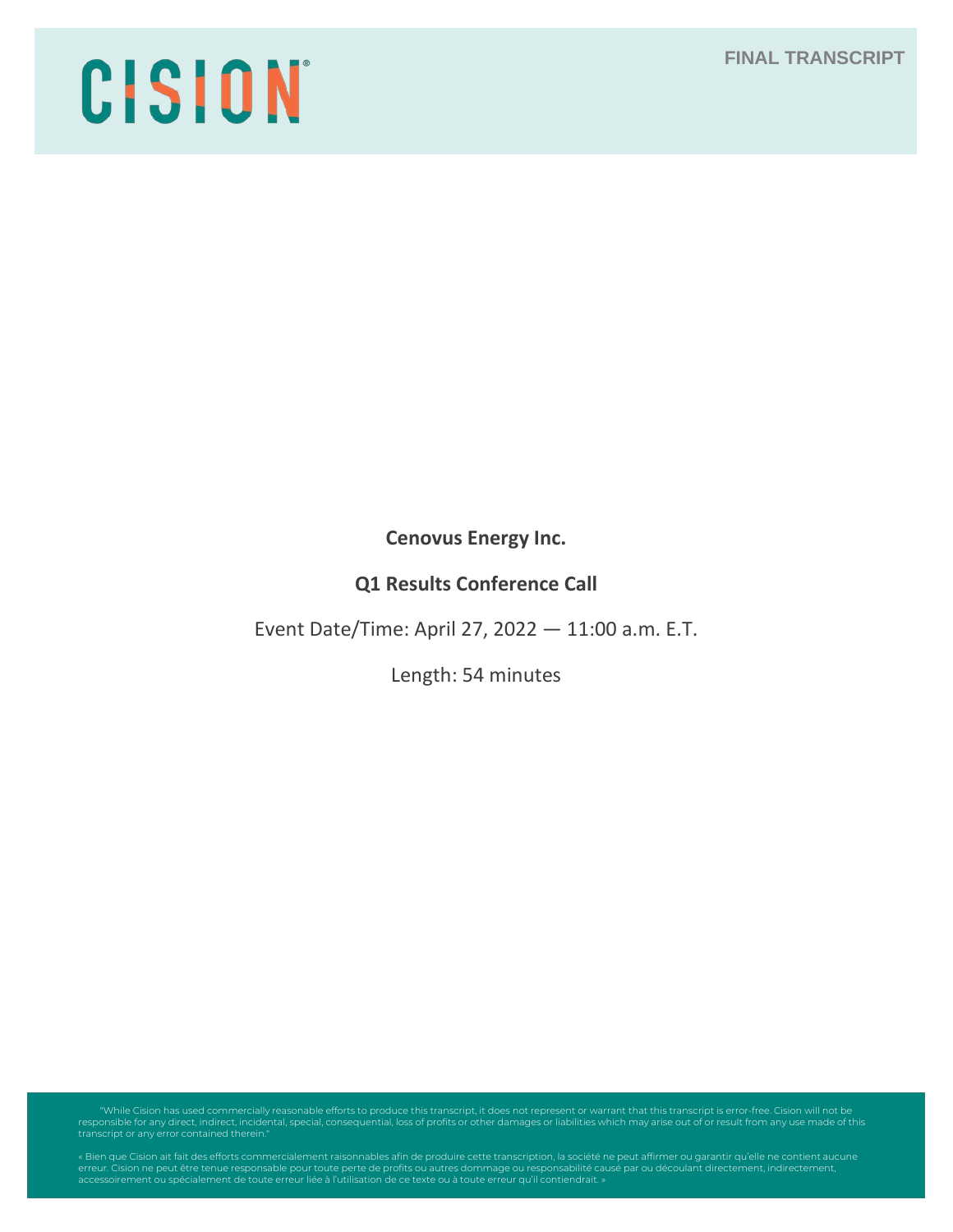#### **CORPORATE PARTICIPANTS**

**Sherry Wendt** *Cenovus Energy Inc. — Vice-President, Investor Relations*

**Alex Pourbaix** *Cenovus Energy Inc. — President and Chief Executive Officer*

**Kam Sandhar** *Cenovus Energy Inc. — Executive Vice-President, Strategy & Corporate Development*

**Jon McKenzie** *Cenovus Energy Inc. — Executive Vice-President & Chief Operating Officer*

**Jeff Hart** *Cenovus Energy Inc. – Executive Vice-President & Chief Financial Officer*

**Drew Zieglgansberger** *Cenovus Energy Inc. — Executive Vice-President, Natural Gas & Technical Services*

**Keith Chiasson** *Cenovus Energy Inc. — Executive Vice-President, Downstream*

**Norrie Ramsay** *Cenovus Energy Inc. — Executive Vice-President, Upstream – Thermal, Major Projects & Offshore*

#### **CONFERENCE CALL PARTICIPANTS**

**Dennis Fong** *CIBC Capital Markets — Analyst*

**Greg Pardy** *RBC Capital Markets — Analyst*

**Phil Gresh** *J.P. Morgan — Analyst*

**Neil Mehta** *Goldman Sachs — Analyst*

**Manav Gupta**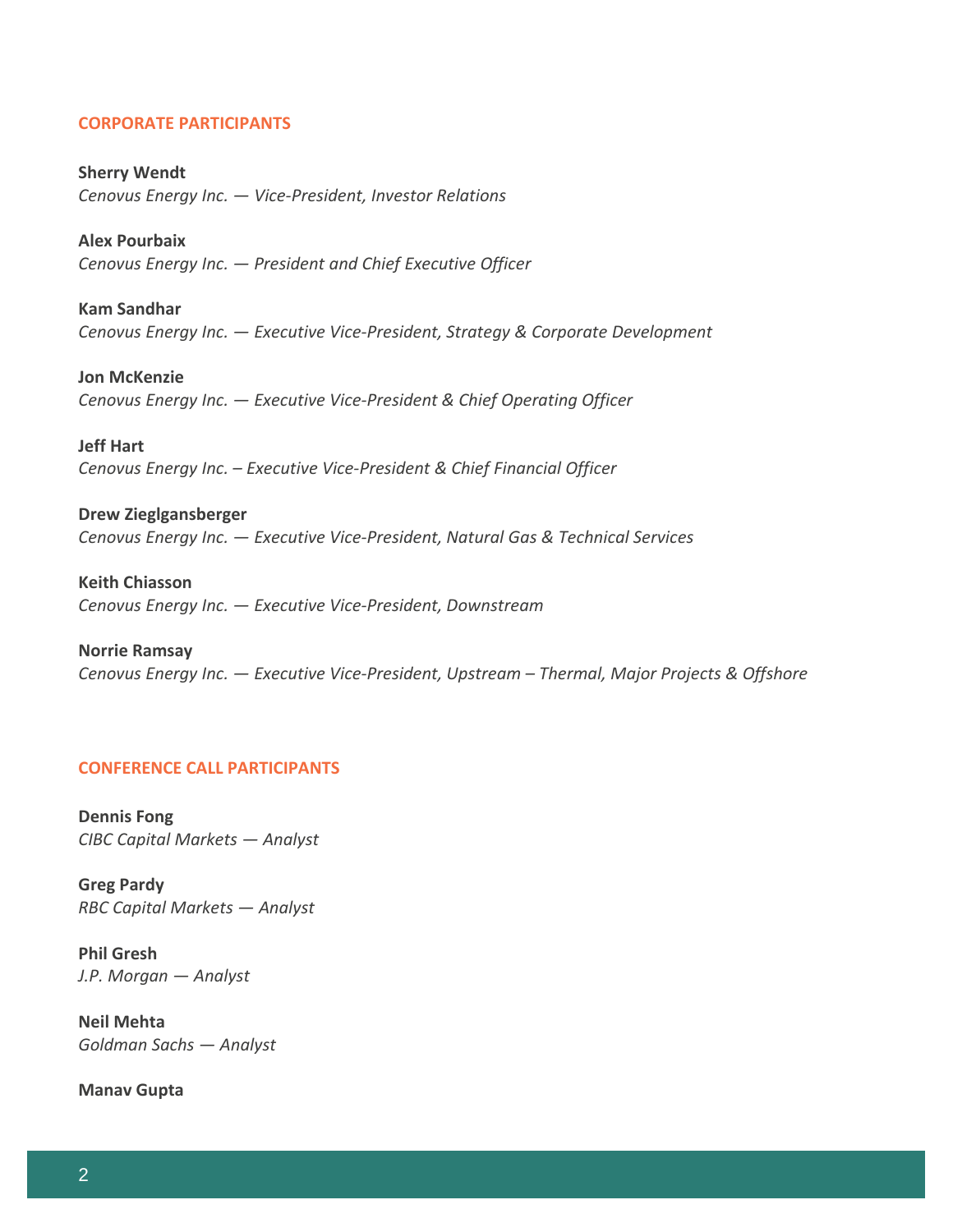*Credit Suisse — Analyst*

# **Chris Varcoe**

*Calgary Herald — Journalist*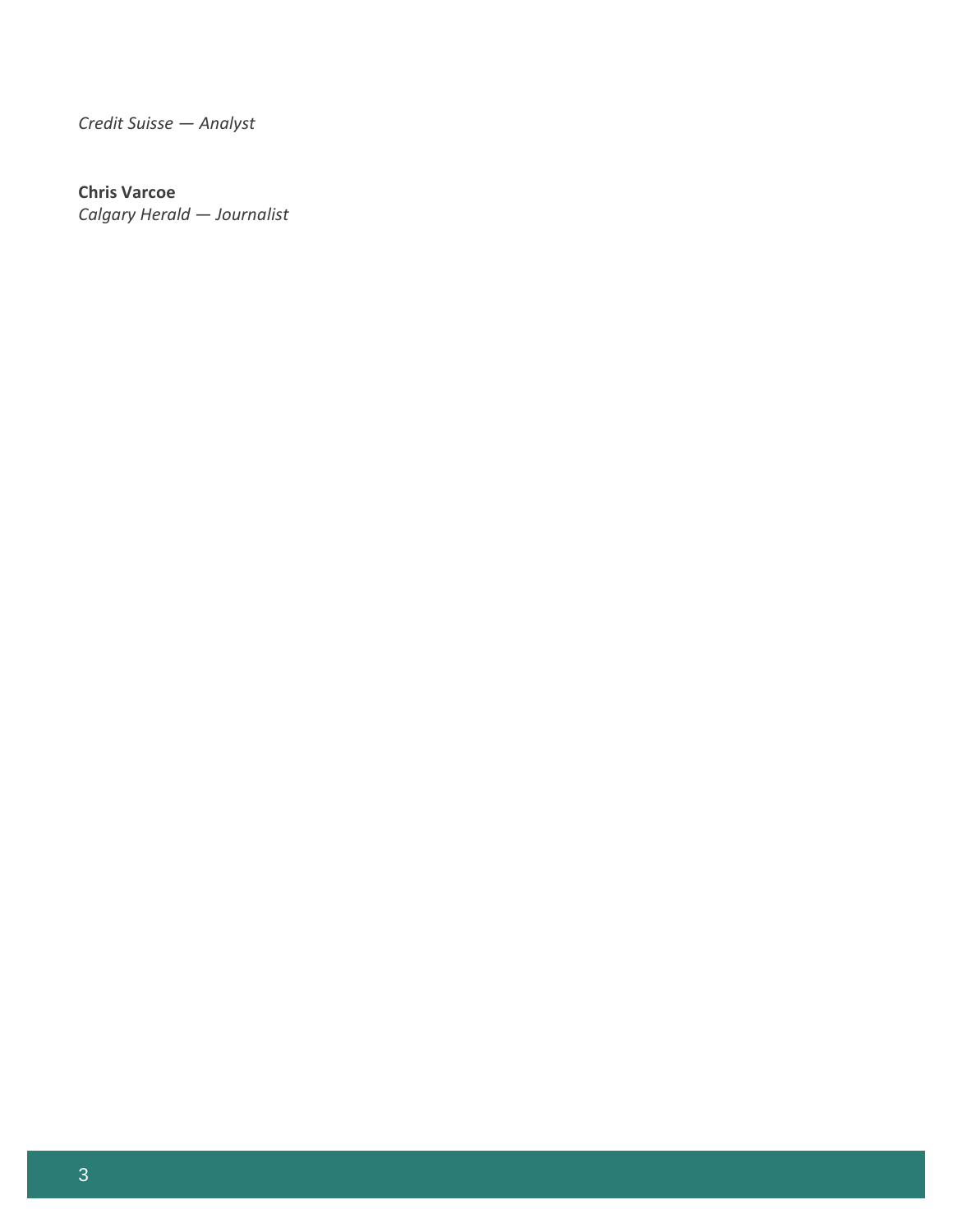#### **PRESENTATION**

#### **Operator**

Good day, ladies and gentlemen, and thank you for standing by. Welcome to Cenovus Energy's first quarter results.

As a reminder, today's call is being recorded.

At this time, all participants are in a listen-only mode. Following the presentation, we will conduct a question-and-answer session. You can join the queue at any time by pressing \*, 1.

Members of the investment community will have the opportunity to ask questions first. At the conclusion of that session, members of the media may then ask their questions.

Please be advised that this conference call may not be recorded or rebroadcast without the express consent of Cenovus Energy.

I would now like to turn the conference call over to Ms. Sherry Wendt, Vice-President, Investor Relations.

Please go ahead, Ms. Wendt.

**Sherry Wendt** — Vice-President, Investor Relations, Cenovus Energy Inc.

Thank you, Operator. And welcome, everyone, to Cenovus's 2022 First Quarter Results Conference Call.

Please refer to the advisories located at the end of today's release. These describe the forwardlooking information, non-GAAP measures, and oil and gas terms referred to today, and outline the risk factors and assumptions relevant to this discussion. Additional information is available in Cenovus's annual MD&A and our most recent AIF and Form 40-F.

All figures are presented in Canadian dollars and before royalties unless otherwise stated.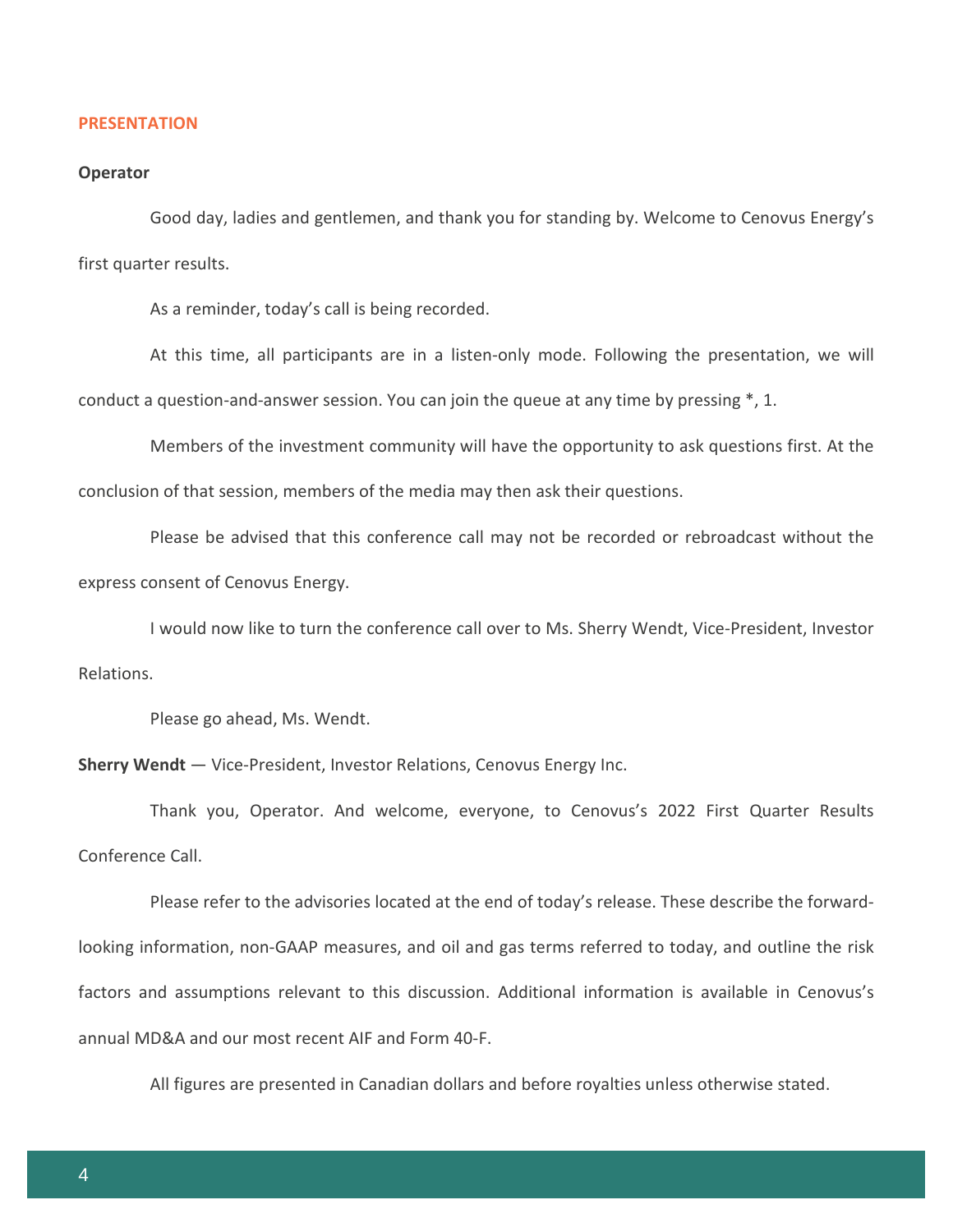Alex Pourbaix, our President and Chief Executive Officer, will provide brief comments, and then we'll take your questions.

We ask that you please hold off on any detailed modelling questions and instead follow up on those directly with our investor relations team after the call. And please also keep to one question with a maximum of one follow-up. You can rejoin the queue for any other questions.

Alex, please go ahead.

#### **Alex Pourbaix** — President and Chief Executive Officer, Cenovus Energy Inc.

Thanks, Sherry, and good morning, everyone. I want to start with our top priority as always, which is health and safety. We continue on our top-tier safety journey. Over the past month, our safety performance has fallen short of our own expectations. While, thankfully, the incidents were at the relatively minor end of the spectrum, such as slips on ice, they reinforce our need to be unrelenting with our focus in getting everyone home safely from their jobs.

Turning to our handling of COVID-19, I'm pleased to report that we welcomed our corporate Western Canadian staff back to the offices earlier this month. This is the first time in two years as a combined company that we've reopened our head office without major capacity restrictions, and I have to say it's been great to have the full team here in person again. For some teams, this has been the first opportunity to collaborate face-to-face since the Husky transaction. And with that being said, we know that COVID-19 hasn't disappeared, and we obviously continue to closely monitor the situations.

Now regarding our announcement this morning about increasing shareholder returns. Since I came to this company, our leadership team has been focused on positioning the balance sheet for increasing shareholder returns. I'm excited that our new framework reinforces alignment of the company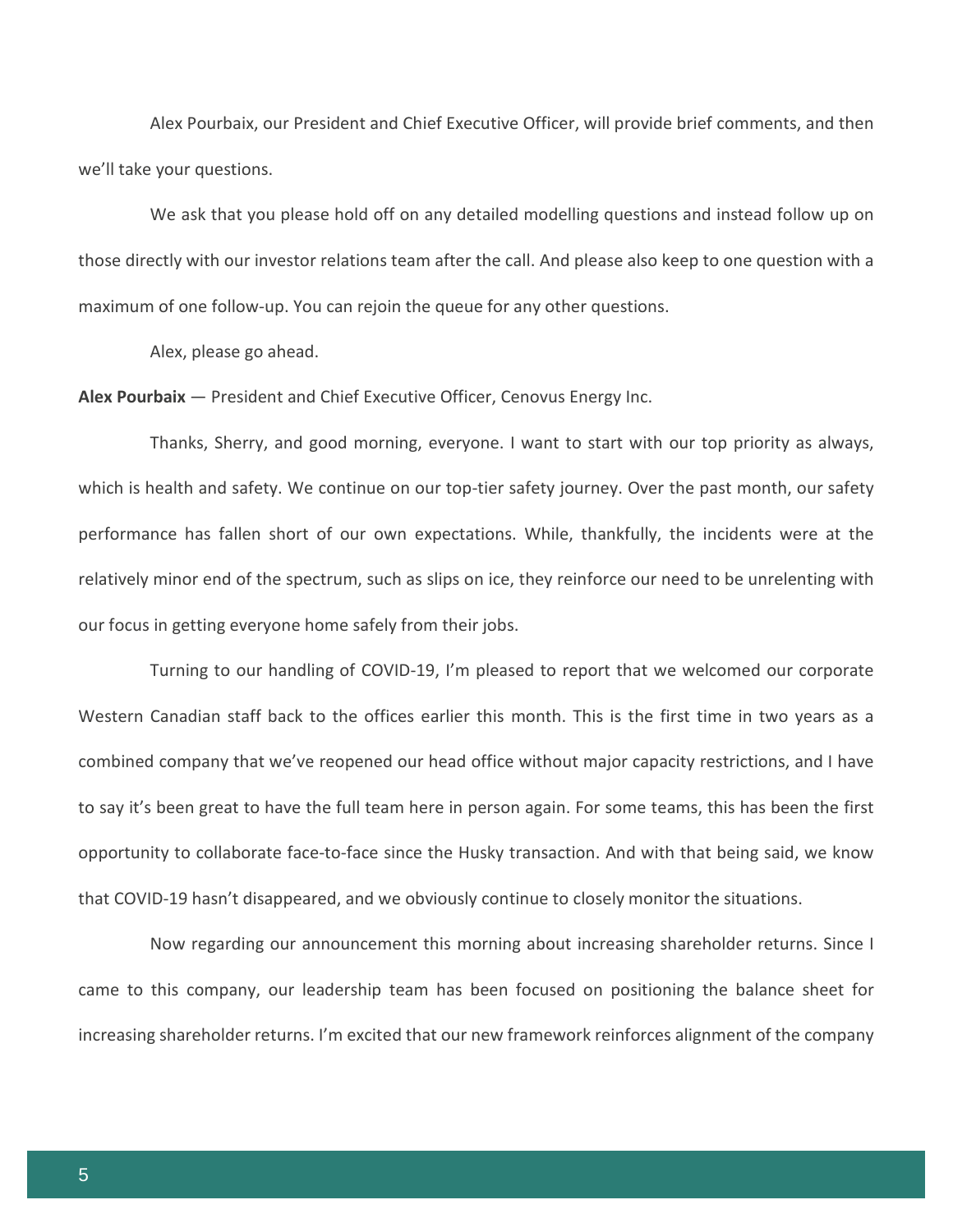with our shareholders on the importance of long-term balance sheet strength as a foundation for strong and increasing shareholder returns over time.

Our board has approved tripling the base dividend on our common shares, effective for the second quarter dividend. They've also approved the introduction of potential variable dividends in addition to our continuing share buyback program.

We've also implemented a net debt floor of \$4 billion, which represents a leverage ratio of about 1 times adjusted funds flow at a US\$45 WTI price. This provides shareholders more certainty around when they would receive incremental shareholder returns with a balance sheet rapidly improving.

Between \$9 billion and \$4 billion net debt, we will target 50 percent of excess free funds flow towards shareholder returns and the remainder to the balance sheet. Our preferred mechanism for that will be share buybacks, which we'll continue to execute opportunistically to the extent our share price remains below intrinsic value at around US\$60 WTI.

If the value of share buybacks in a quarter is less than 50 percent of excess free funds flow, we'll use variable dividends to make up the difference. When reported net debt is at the \$4 billion floor, the company will target to deliver shareholders 100 percent of that quarter's excess free funds flow. Again, our preference will be for opportunistic buybacks with variable dividends to make up the difference.

You will also continue to see the same capital discipline that you have come to expect from us. The five-year business plan we laid out for you at our Investor Day in December remains in place, and we will continue to test investments in our business based on returns at the bottom of the cycle, including a US\$45 WTI price.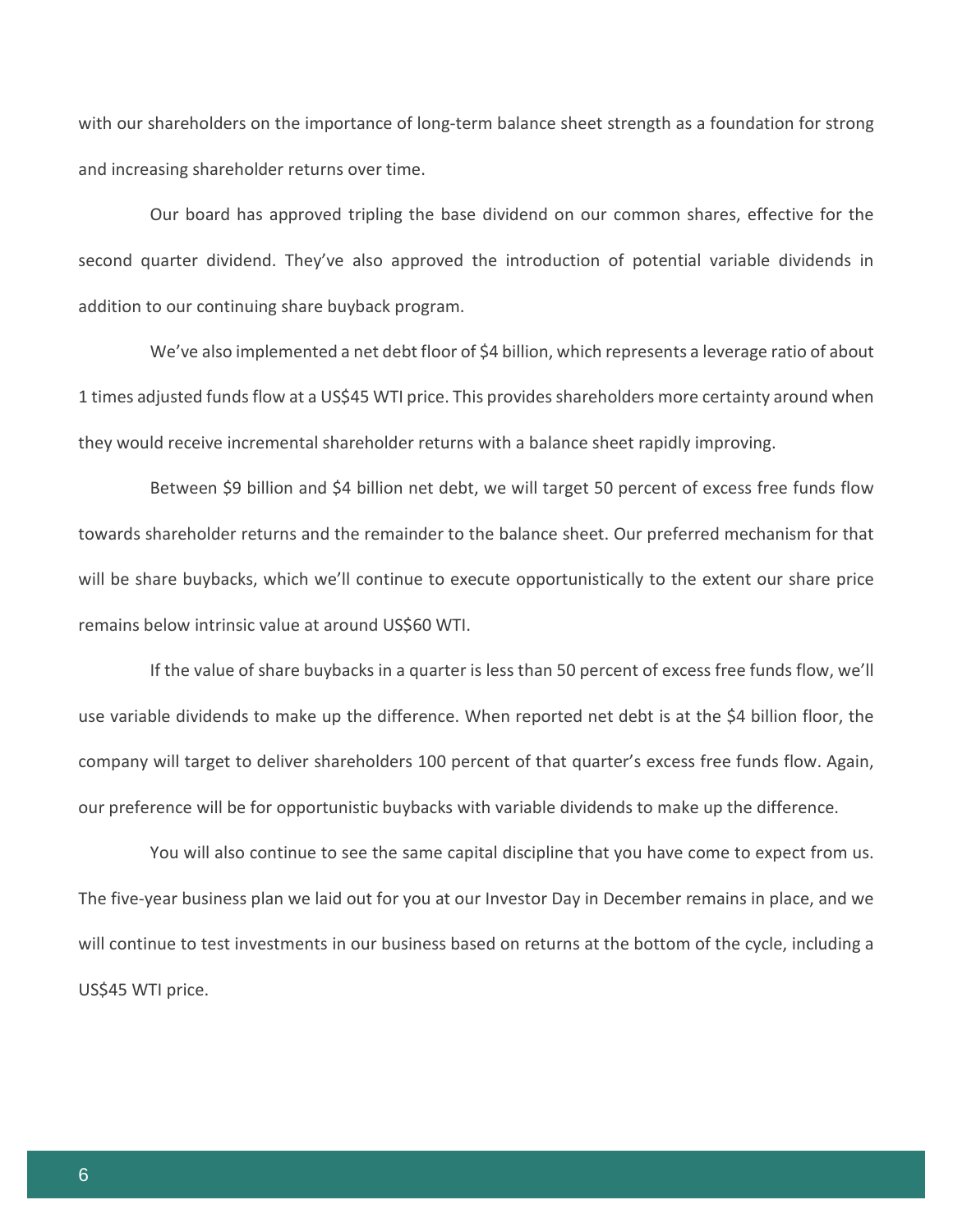So let's turn to financial results. In the first quarter, we generated cash flow from operating activities of \$1.4 billion and adjusted funds flow of \$2.6 billion, our best financial results so far as a combined company.

Capital spending was \$746 million, which led to a free funds flow of over \$1.8 billion overall in

Q1.

This financial performance, combined with proceeds from asset sales achieved in the first quarter, enabled us to reduce our net debt to \$8.4 billion at March 31st.

Our net debt reduction was impacted by a build of working capital in the quarter, primarily due to higher crude oil and refined product pricing.

So turning to operations in the first quarter.

Our upstream assets have been performing exceptionally well, including delivering total upstream production of around 800,000 BOE per day in the quarter.

Oil sands production was nearly 600,000 barrels per day, once again demonstrating the strength and dependability of these top-tier assets.

Production at Christina Lake averaged around 254,000 barrels per day in the quarter, and I think this clearly reflects not only the strength of the reservoir but also speaks to the capabilities of our operations team. They are continuously improving and innovating with our ongoing redevelopment and redrill programs.

Looking ahead now for a moment. We recently commenced the planned turnaround at Christina Lake, so you should expect that to impact second quarter production by around 20,000 barrels per day.

At Foster Creek, production for the first quarter was nearly 200,000 barrels per day and, as expected, we are seeing a modest decline from the prolific West Arm pads that we've recently brought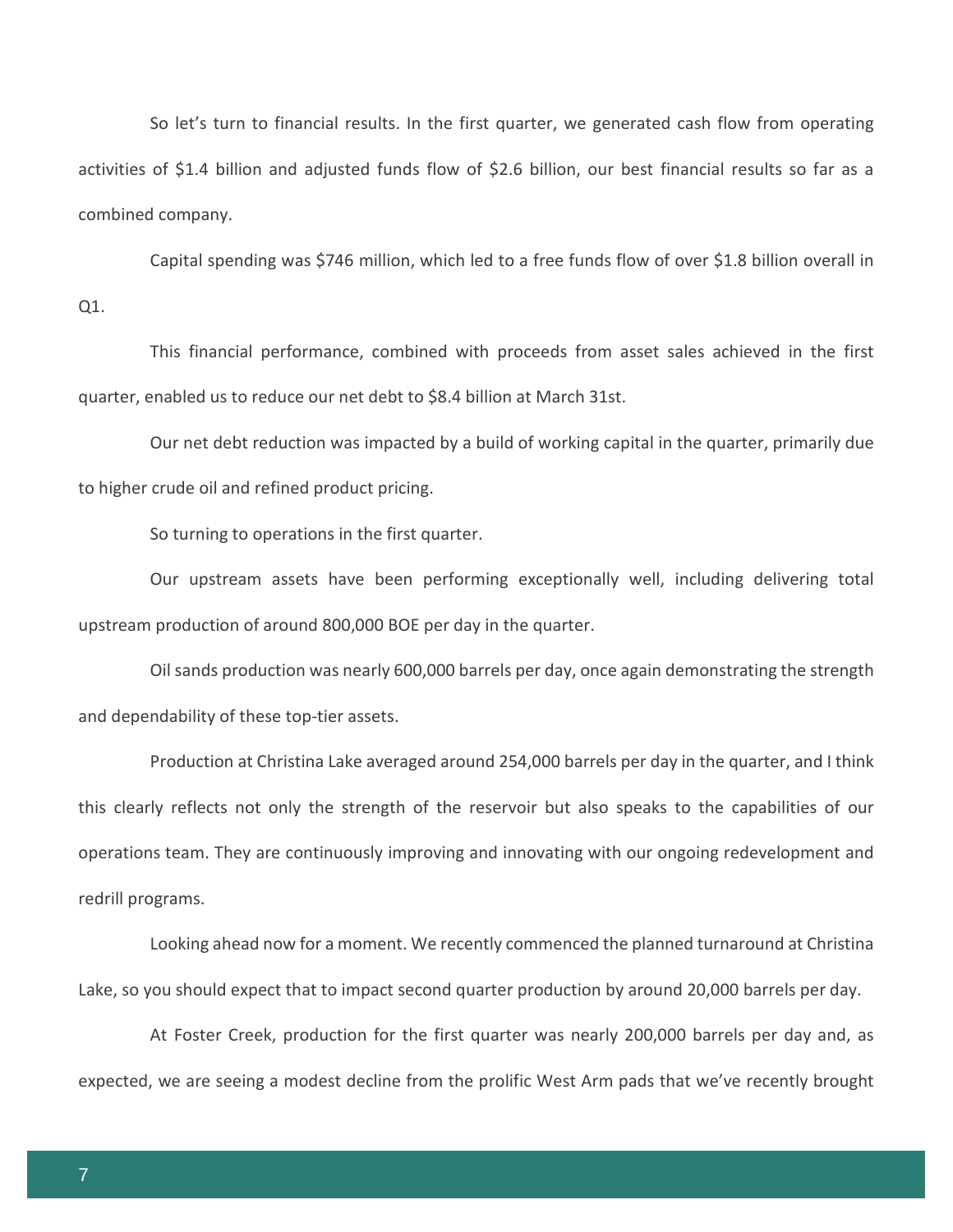into service. These are some of the best SAGD wells drilled in the industry, and this decline from peak rates was as expected.

Meanwhile, we have commenced another redrill program, which we expect to maintain around 200,000 barrels per day of production at Foster.

The Lloydminster thermals also continue to produce very reliably, delivering an average of more than 96,000 barrels per day in the quarter. With the application of Cenovus operating strategies here, and now with increased gas injection and a redrill program, the team has brought production back to over 100,000 barrels per day.

In addition, the Spruce Lake North project remains on track and will contribute another 10,000 barrels a day of production at Lloyd by the end of this year.

You've already seen how Cenovus was able to significantly improve the operating performance at the Lloydminster assets by implementing our operating strategies. And as we told you at our Investor Day in December, this year, we're going to be taking a much closer look at Sunrise.

Production at Sunrise in the quarter was 24,000 barrels per day net to Cenovus. Since the quarter has ended, production has reached over 25,000 barrels per day as we see additional benefits from our operating strategy rollout.

The facility has a nameplate capacity of 30,000 barrels a day net to Cenovus, and we are confident we can achieve this level of production over time.

Our realized prices for oil sands were very strong in this quarter, supporting an average oil sands netback of over \$56 per barrel.

Overall, the Oil Sands segment generated \$2.2 billion in operating margin in the first quarter.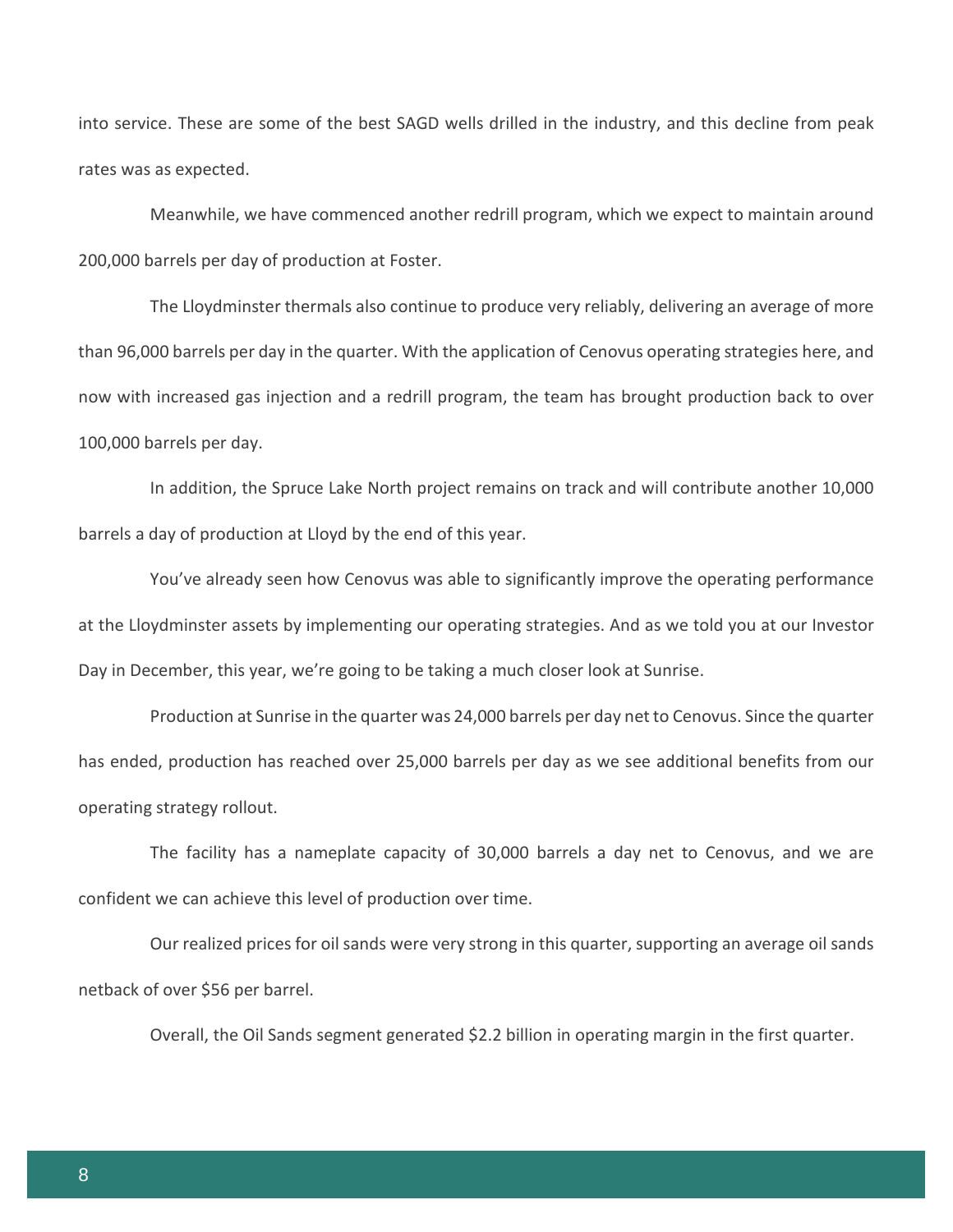So why don't we turn to conventional. Operations in that business continue to provide strong results, generating an operating margin of \$263 million in the first quarter with production of more than 125,000 BOE per day.

We benefitted from our Q4 winter drilling program coming into production, allowing us to take additional advantage of higher AECO prices. And while still early, initial results have been better than anticipated.

Our offshore operations delivered 76,000 BOE per day of production and an operating margin of more than \$450 million in the quarter.

We continue to see very strong gas demand in China, and we're having constructive discussions with our partners there on opportunities to increase our gas sales to help offset some of the forecast reduction in contracted natural gas from Liwan 3–1.

We also continue to progress our growth projects in Indonesia with the M fields. This month, we commenced drilling the first of five planned development wells in the MDA field. The MBH and MDA fields are expected to start producing later this year.

The new production is dry gas and is expected to increase Indonesia to around 20,000 BOE per day by year-end 2023, from current rates of around 10,000 BOE per day. You can expect some ramp-up to begin in Q3 of 2022.

In the Atlantic region, the business delivered unit netbacks of more than \$83 per barrel, reflecting production of 14,000 barrels per day and higher overall commodity prices.

The Terra Nova floating production storage and offloading vessel remains in drydock in Spain and is expected to return to operation near the end of the year. This will add about 10,000 barrels per day of production by year-end.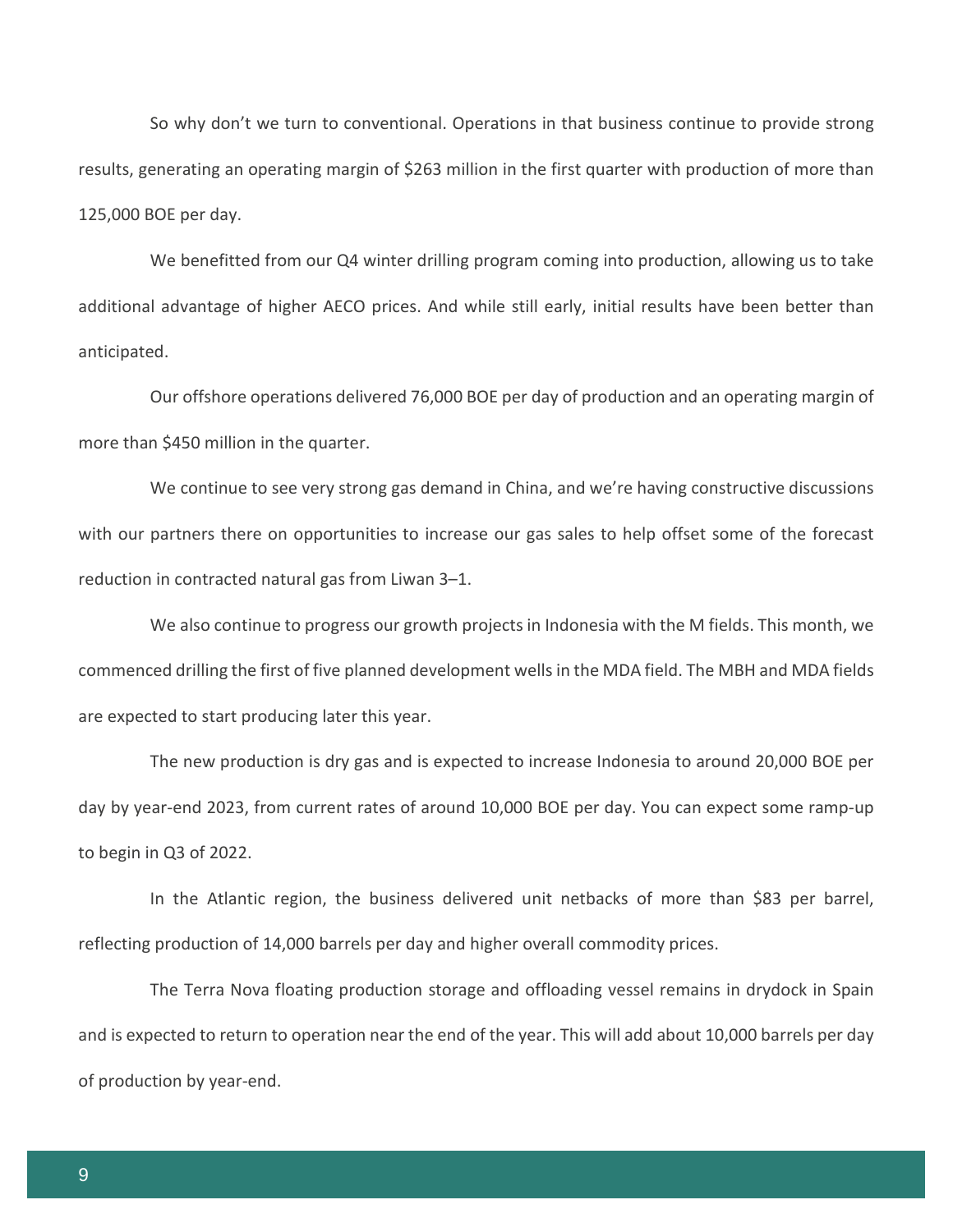We also expect to make a decision on the West White Rose project with our partners in the coming weeks. We have taken the time over the past 16 months to substantially de-risk this project. As far as any decision to proceed with development, it must represent meaningful increased value for Cenovus shareholders relative to decommissioning.

West White Rose is, right now, around 65 percent complete. And if the decision is made to move forward, we estimate production net to Cenovus would ramp up by 2026 to a peak of around 45,000 barrels per day by the late 2020s.

Shifting to the downstream. In the US Manufacturing segment, utility refinery utilization increased to 80 percent in the quarter and generated \$423 million in operating margin. This reflects stronger margin capture during the quarter with a much-improved price environment in March.

In a rising price environment like we had in Q1, our results also reflect the net benefit from the First In, First Out accounting of our US refineries.

Throughput in the quarter was impacted by some extended downtime at the Lima refinery, as well as planned and unplanned maintenance at our joint venture refineries.

Looking ahead, the Toledo refinery began its once-in-every-five-years turnaround in mid-April. The refinery will be down for a large part of the second quarter, and you should expect to see some higher unit operating expenses in Q2, given turnaround costs and lower utilization rates.

In our Canadian Manufacturing segment, we saw utilization of 89 percent at the Lloydminster Complex in the first quarter, with an operating margin of \$114 million. The refinery ran well. However, throughput was impacted by an unplanned outage at the upgrader. We also reduced run rates later in the quarter as we prepared for planned maintenance that began in April.

So turning now to our 2022 corporate guidance updates.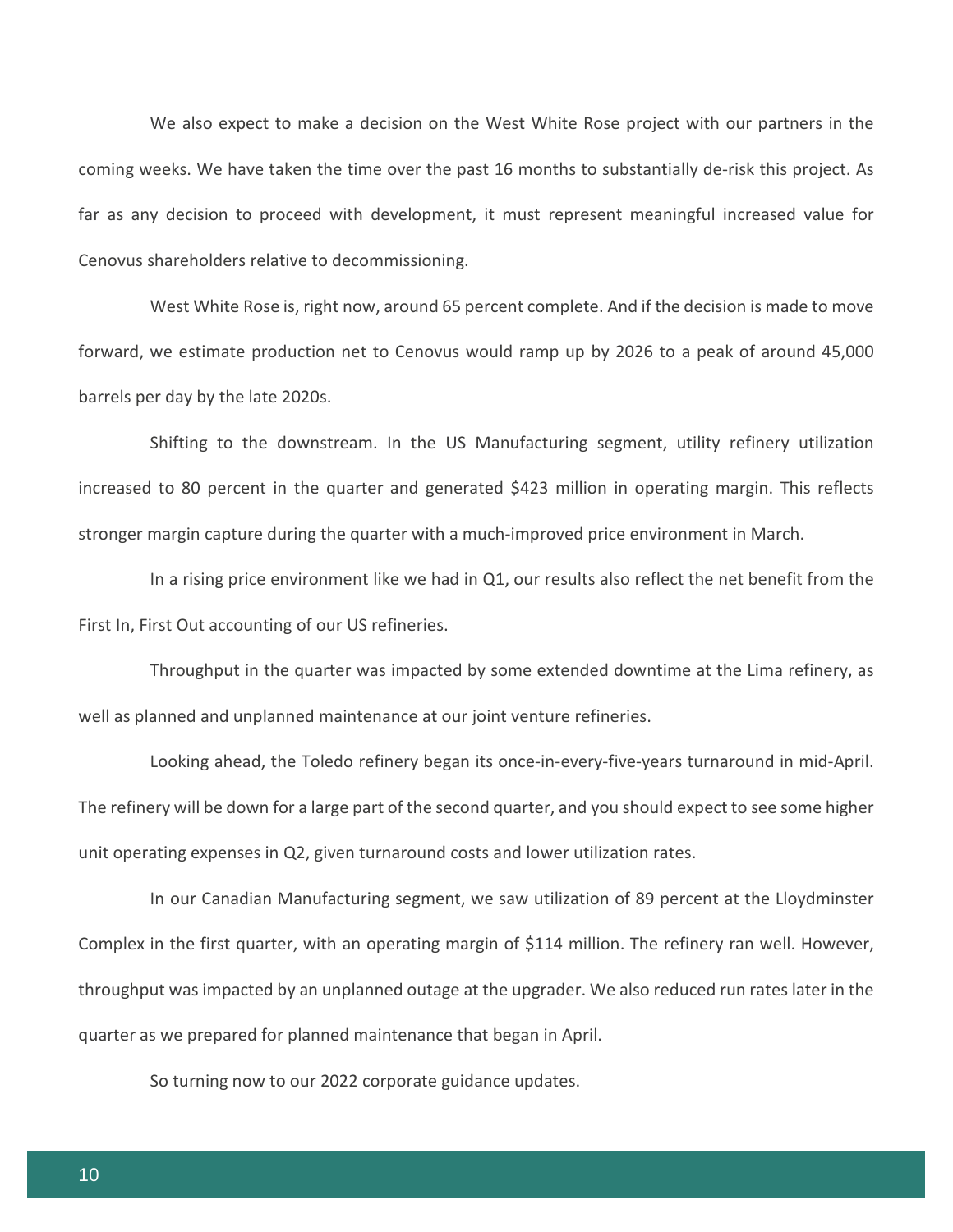We have updated our commodity price assumptions to better reflect the current business environment. We've increased our guidance ranges for oils sands royalties and cash taxes as a result. We've also revised our oil sands per barrel OpEx ranges to reflect higher AECO prices, which drive our fuel costs across the business.

On the CapEx side, due to inflationary impacts on labour and supply chain, as well as increased costs stemming from COVID-19 impacts, we revised total estimated rebuild capital for the Superior Refinery by \$300 million.

That said, overall insurance proceeds related to Superior will still largely offset the rebuild capital. To date, about \$1.1 billion has been received in insurance proceeds related to Superior, and we expect about another \$100 million to come in around the second quarter this year.

In terms of an update on the rebuild itself, we remain on schedule to restart by the end of the year, and we very much look forward to that day. With a nameplate capacity of 49,000 barrels per day, Superior will be an important addition to our heavy oil value chain as the first stop on the Enbridge Mainline.

I'm just going to take a moment to talk about sustainability.

As you likely saw earlier this month, the federal government announced an investment tax credit for carbon capture, utilization and storage projects. This is a positive step in working collaboratively with governments to help Canada achieve its climate goals and ensure the country can be the world's preferred supplier of responsibly produced oil.

We applaud the federal government for recognizing the importance of both developing new technologies to help Canada fight climate change, but also the vital role our industry will play in supporting our country's energy security and economy.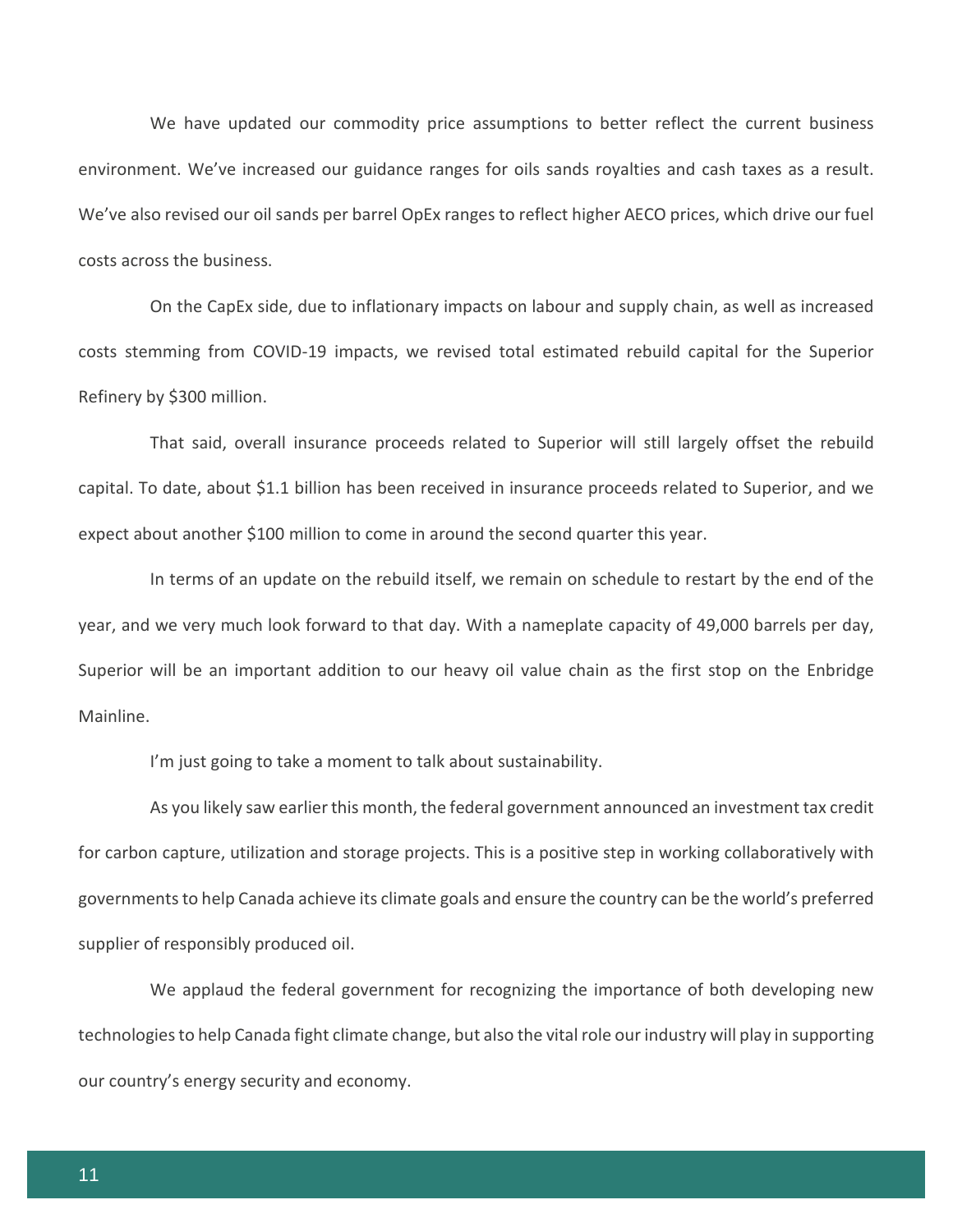We continue to have discussions with the government to determine how the investment tax credit will be implemented, as well as what other support will be available to advance GHG-reduction technologies. Those details will help inform our capital allocation decisions as we move forward our target to reduce our absolute scope 1 and 2 emissions 35 percent by 2035, and our 2050 Net Zero ambition.

So as I look forward to the rest of the year and beyond, I am really excited about the future of Cenovus. Commodity prices have recovered substantially in the past two years, and I am seeing a growing acknowledgement of the important role our industry will play in helping the world diversify to a lowercarbon economy while protecting jobs, economic contribution, and global energy security.

We are setting up for even stronger momentum in Cenovus's business for the second half of the year. Our assets will reach full operations across the business after completing important planned maintenance in the first half of the year. The WTI price risk management program will have largely wound down. We expect to see higher downstream margins with improved market cracks. And the contingent payment to ConocoPhillips expires as of May 17th.

We've built this business with a focus on free funds flow generation, and we've made rapid progress on the balance sheet. We've also executed on 40 percent of our current share buyback program. That represents over \$1 billion above the base dividend that we've returned to shareholders since we put the buyback program in place. And today, we've laid out a clear path for how we will continue growing shareholder returns while positioning the balance sheet to support the returns growth profile for years to come.

So with that, we're happy to take anyone's questions.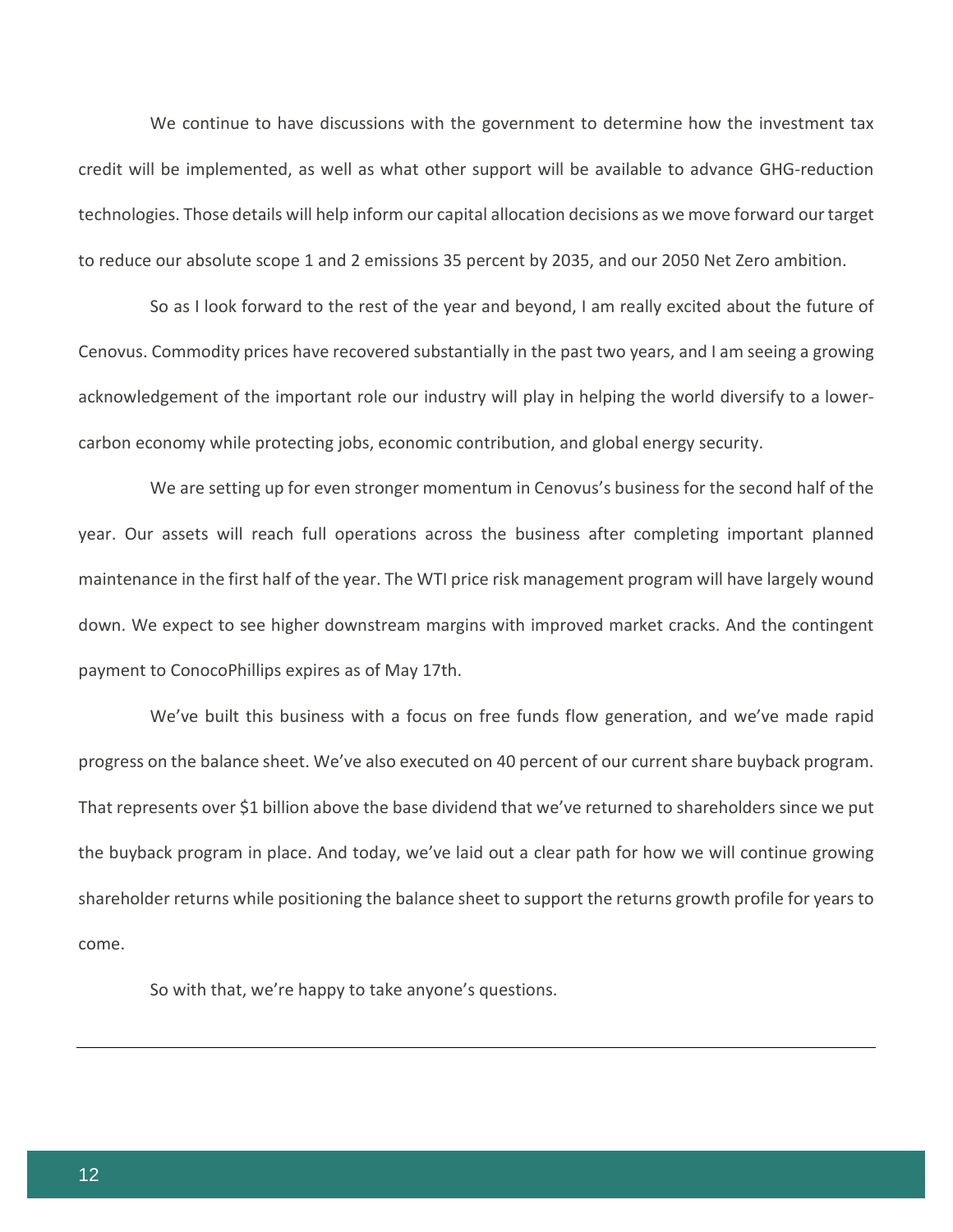#### **Q&A**

#### **Operator**

Ladies and gentlemen, as a reminder, you can join the queue to ask a question by pressing  $\ast$ , 1. We will now begin the question-and-answer session and go to the first caller.

Dennis Fong, CIBC Capital Markets, please go ahead.

# **Dennis Fong** — CIBC Capital Markets

Hi. Good morning and thanks for taking my questions.

The first one, actually, is related to the share buyback program. In your comments, you alluded to being about 40 percent complete thus far. Just given the strength in commodity and the potential situation around decisions around returning capital and what the return of buying back stock happens to be, how should we be thinking about a scenario where you complete your prescribed 10 percent NCIB prior to the timing of a renewal, potentially, in the November time frame?

Does that just shift automatically to variable dividends? Or is there other mechanisms you could look at buying back stock if the economics or the return still is favourable?

#### **Alex Pourbaix**

Maybe I'll start out, and Kam or Jeff may want to jump in, or Jon. But we've always said that share buyback is, for us—I mean, as long as we're in the ranges that we're thinking about, I mean, it is a preferred mechanism for returning value to shareholders. And I've always said it's opportunistic. And if we find that we end this program and our share price is still at a very attractive level, I think we're going to take a very hard look at continuing it.

I don't know if anyone else has any comments they'd want to add.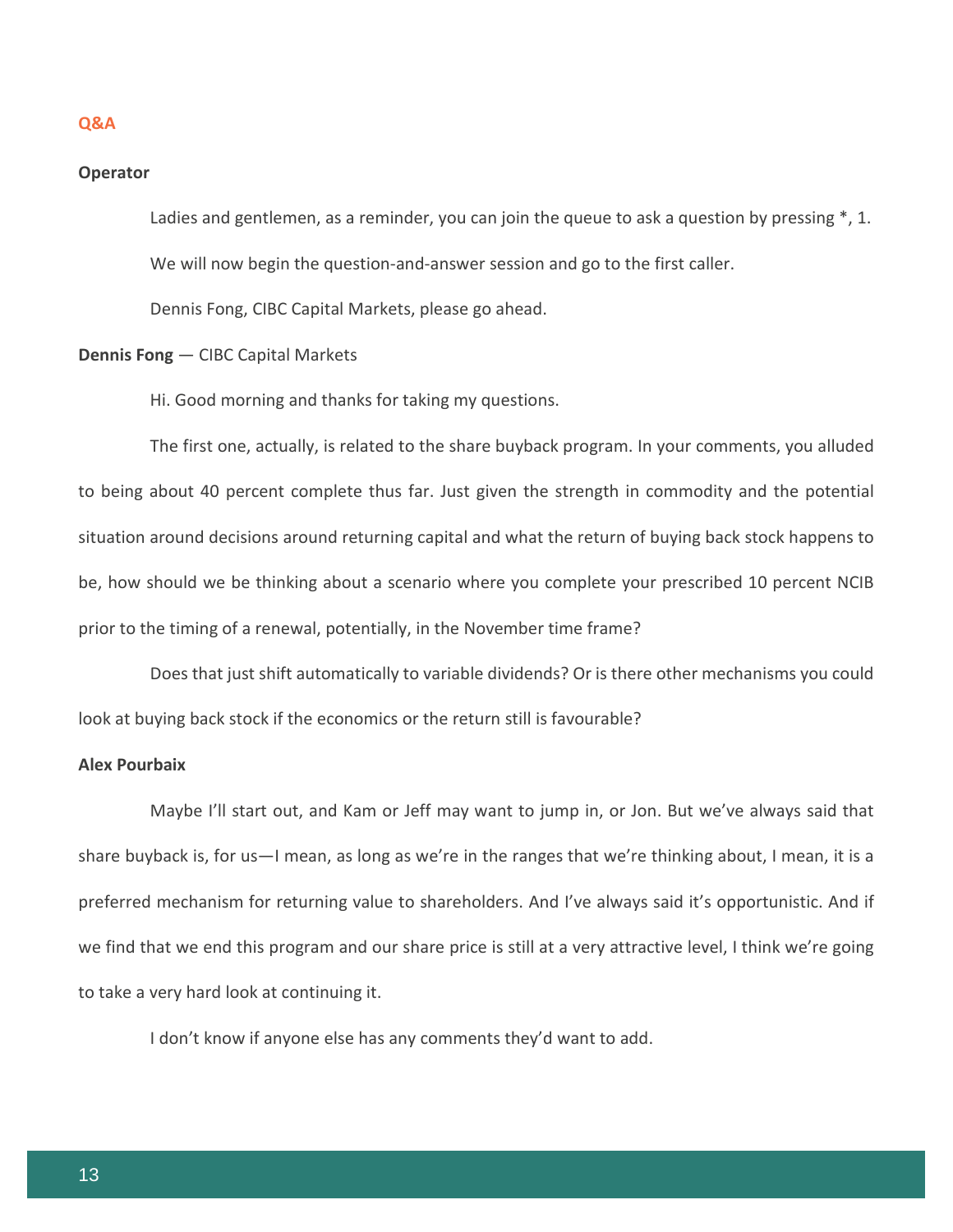**Kam Sandhar** — Executive Vice-President, Strategy & Corporate Development, Cenovus Energy Inc. Yeah. Dennis, thanks for the question.

I would just add, you shouldn't think about the NCIB as a limitation to buying shares. Whether it's the NCIB and us renewing it, or even looking at an SIB, we'll always have some option available to us as we think about the strategy going forward.

And so, the real gating item there is the point Alex made, which is looking at what our intrinsic value at \$60 is. And if we see a share price that's attractive, we'll continue to buy shares; if not, we'll shift to the variable dividend.

#### **Dennis Fong**

Great. Great. Appreciate that colour.

My second question, or my follow-up, I guess here, is just related around the portfolio of assets that you have right now. I know that, by and large, you have completed a lot of the rationalization and the optimization of said portfolio. Just given that your balance sheet is in a considerably better position, how should we be thinking about how you evaluate further capital allocation from more of a CapEx perspective of things?

I know you've outlined West White Rose, but more along the lines of other incremental growth projects, and/or assets to either be bought or sold?

**Jon McKenzie** — Executive Vice-President & Chief Operating Officer, Cenovus Energy Inc.

Hi, Dennis. It's Jon McKenzie.

I think, just addressing the latter part of your question first, just in terms of dispositions, one of the things we did, post the acquisition of Husky, is we did a comb-through of all the assets to look at assets that were on strategy versus assets that are not on strategy or non-core. I think we've been pretty clear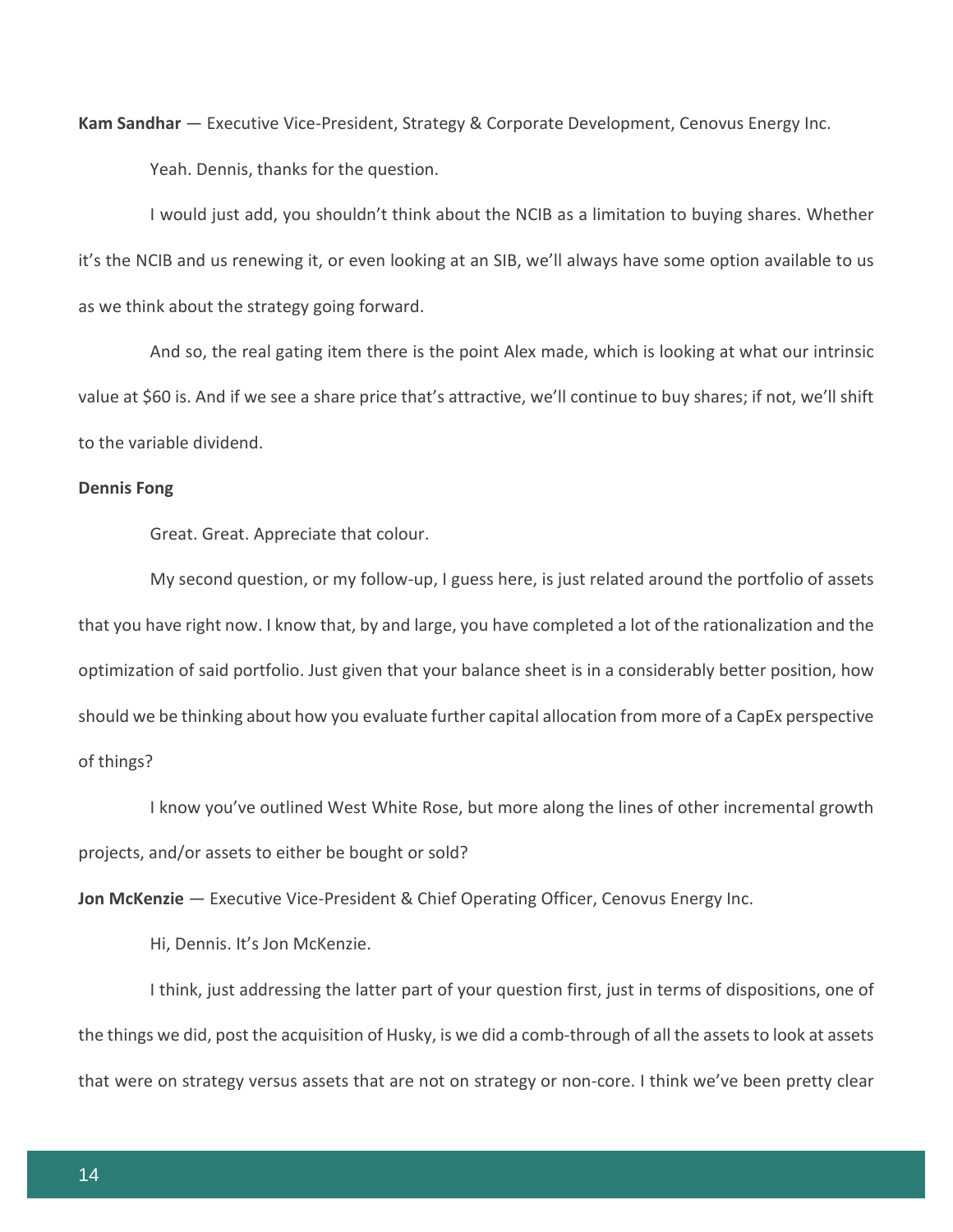we're getting close to the very end of that program. I think we still need to close on the retail assets, but don't think about this portfolio that we've got today as being something that isn't completely congruent with our strategy.

As we think about growth and think about capital investment, we have a pretty firm capital allocation criteria, and it's all rooted in bottom-of-the-cycle pricing and generating cost of capital returns. We're above at \$45. So we do think—and every dollar that we invest needs to generate a return for our shareholders at those pricings, so we still screen everything there.

When we think about the pricing environment that we're in today, there are additional opportunities to do some short cycle things. And Alex mentioned some of the growth projects that we've got, that are going to come on later this year, whether that be Indonesia or Spruce Lake North or, later in the year, we're got Terra Nova coming back on station. But we are kind of very religious on how we allocate capital, living within that framework.

#### **Dennis Fong**

Perfect. No. I appreciate that colour. I'll turn it back and let others ask questions. Thanks.

# **Alex Pourbaix**

Thanks, Dennis.

#### **Operator**

Thank you.

We'll take our next question from Greg Pardy with RBC Capital Markets.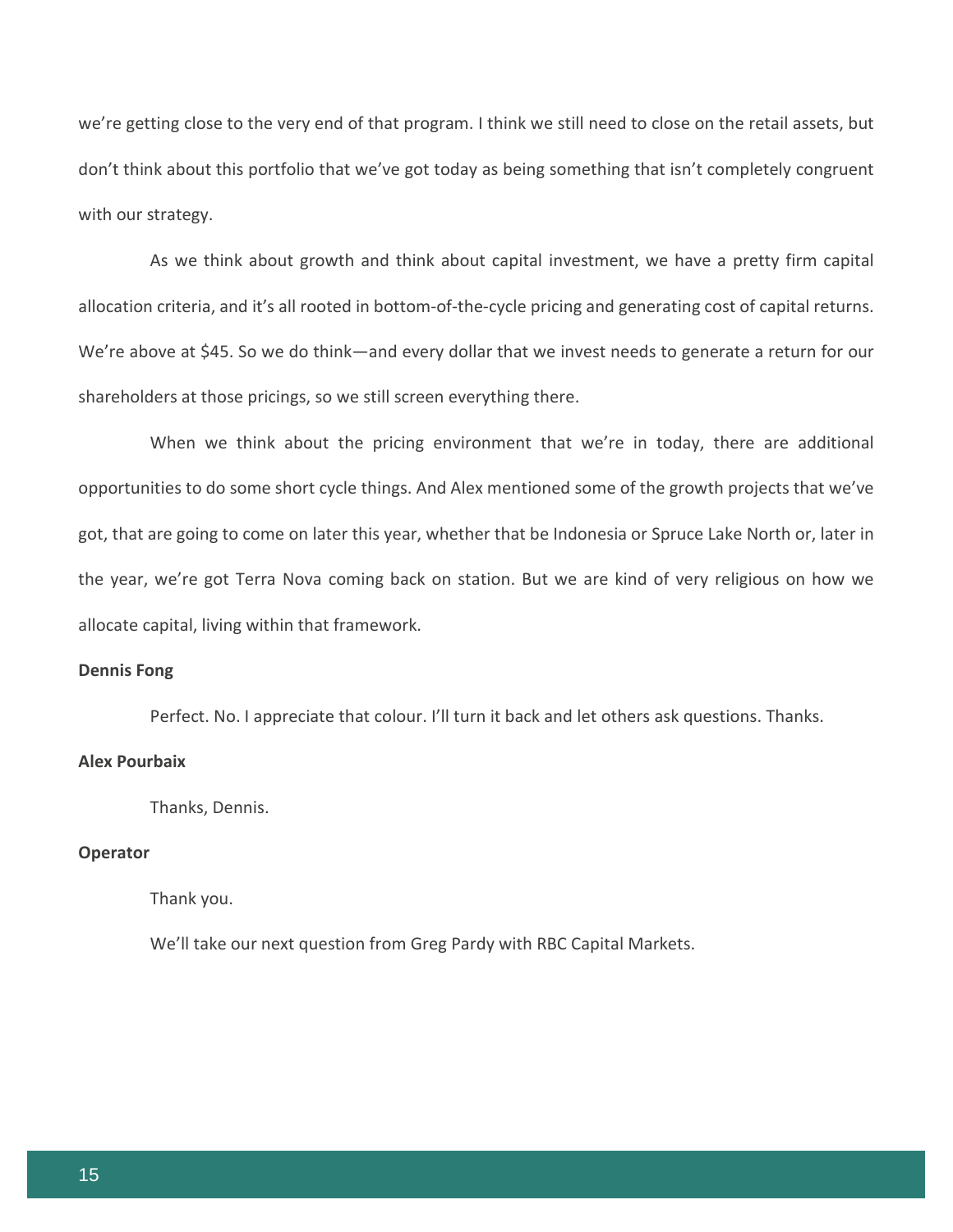#### **Greg Pardy** — RBC Capital Markets

Thanks. Good morning and great rundown. So I just—I want to stay with that buyback a little bit. And maybe I'll try and put words in your mouth. But I'm wondering if you can maybe provide some perspective on whether your shares today represent compelling value?

And then, secondly, to the extent that, that intrinsic value is NAV-based, as your deck goes down, that intrinsic value presumably would continue to head north here. So I mean, could we be in a situation where, I mean, shares just continue to be just the preferred method?

#### **Alex Pourbaix**

Yeah. I think, Greg, I would largely agree with the comments that you made. And I think the important thing, as Kam mentioned, is that we really do target share buybacks at middle of the cycle. So while I probably won't share our exact view of where our NAV is, we do look at it—we do calculate that in the context of kind of a \$60 WTI and other middle cycle numbers for the other important metrics in our business.

And you are accurate. As we continue to execute on this plan, we would expect to see that continue to grow, which I think would continue to leave us with opportunities, depending on where the share price goes. But all things remaining static, I mean, we would see a continuing opportunity to buy back shares.

#### **Greg Pardy**

Okay. Okay. Thanks for that.

And then maybe just switching, just on the operations side, just to Liwan. Is there any commentary you can provide around just extension of gas sales contracts—how pricing could look in that market at Liwan?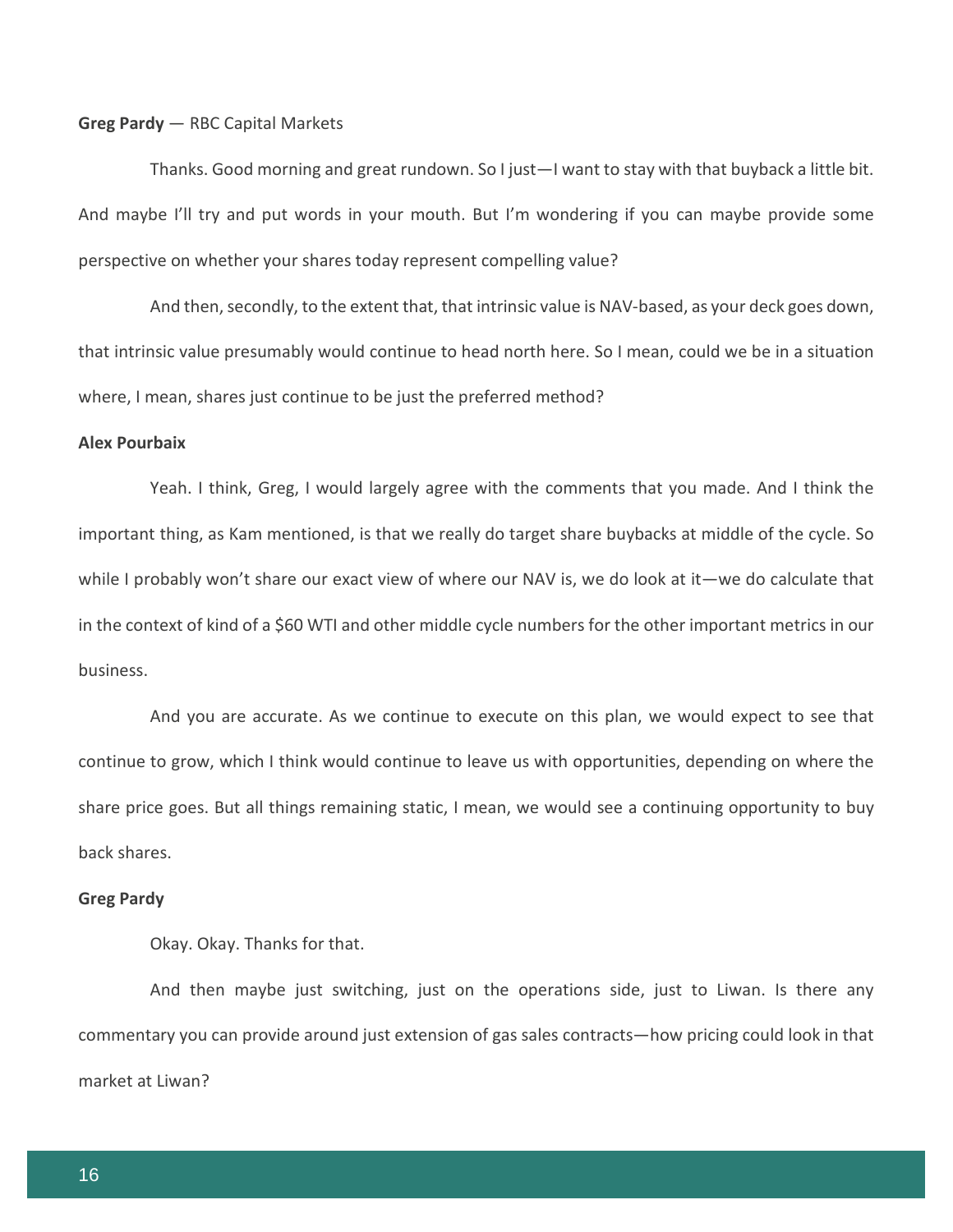**Drew Zieglgansberger** — Executive Vice-President, Natural Gas & Technical Services, Cenovus Energy Inc. Yeah. Hi, Greg, it's Drew.

So yeah, with Liwan 29–1, we've actually just finished a negotiation for a supplemental contract sale. So we are increasing that sales contract volume there. Pricing is still very strong, as you see. It's probably still some of the best netbacks we have in the company. So pricing around that negotiation is at least as good as that.

Having completed that negotiation here, literally just in the last week or two, we are quickly shifting to 3–1. There's very strong demand in that area for gas. We've got a lot of good reserve base there, and so we are quickly shifting now, our focus, to potentially reinstate or look to add a supplemental sales agreement in the 3–1 area as well. And again, pricing is quite strong, and we'd expect to be in the similar—at least at similar pricing that we've had for the last number of years.

#### **Greg Pardy**

Okay. So with what you've just told me, can I—is it fair to assume I can sort of think about Liwan as being kind of flat into '23, '24, at similar pricing scenarios?

#### **Drew Zieglgansberger**

We'll provide guidance later this year as we go into '23 budget, Greg. But the 29–1 Liwan contract we just finished, actually, is incremental volume to what we've had in the past.

#### **Greg Pardy**

Okay. Okay. Good. Now thanks very much.

#### **Drew Zieglgansberger**

Yeah. Thanks, Greg.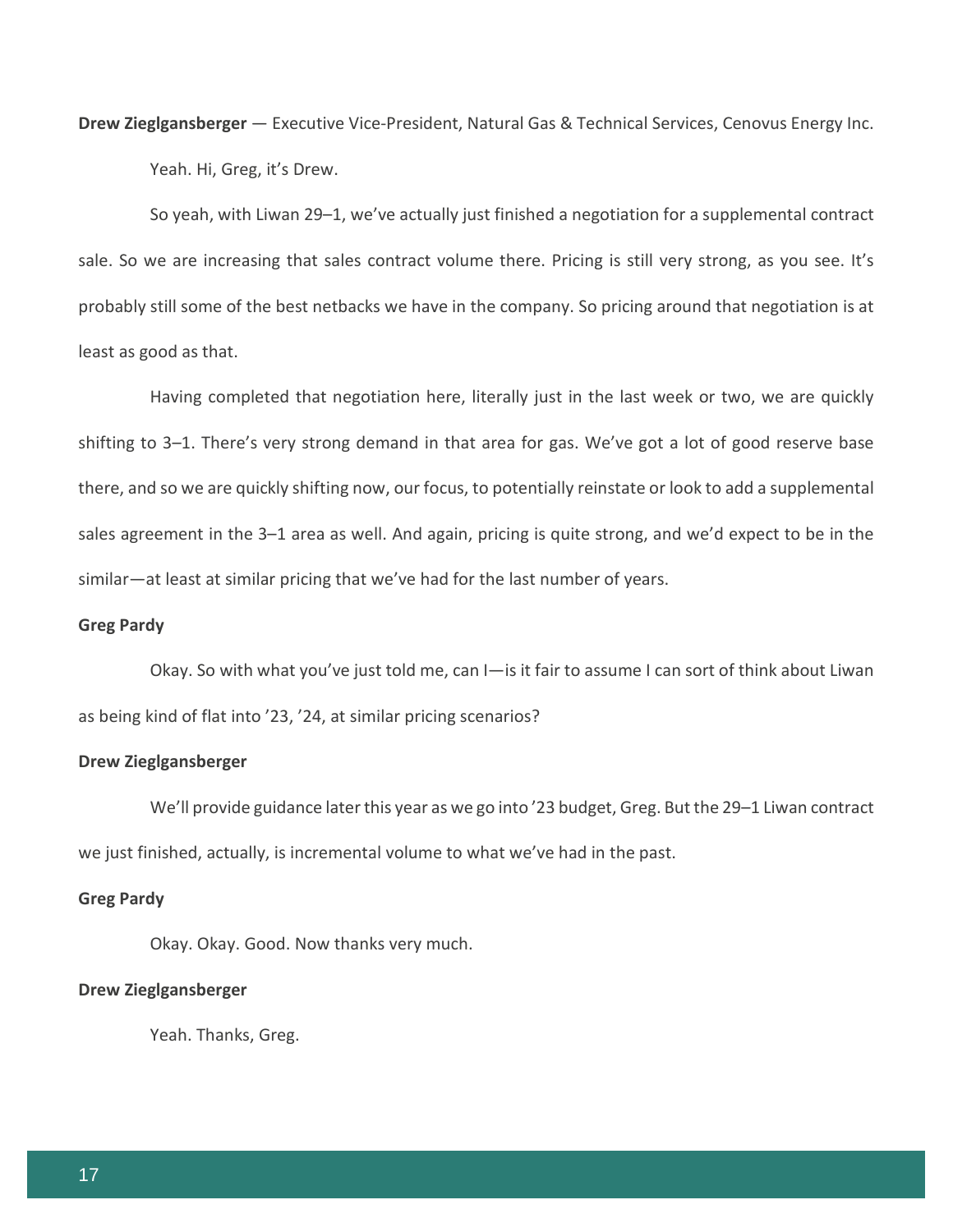#### **Operator**

Thank you. We'll take our next question from Phil Gresh with J.P. Morgan.

#### **Phil Gresh** — J.P. Morgan

Hey. Good morning. I just wanted to ask first about the updated debt target. In the past, you've talked about 1 times EBITDA or \$6 billion of debt. Now you're talking about 1 times cash flow or \$4 billion of debt. I presume the EBITDA versus the cash flow are roughly equivalent, but I just thought I'd clarify on that.

And then, just in terms of this lower absolute debt target of the \$4 billion, is it just a desire to have a bit lower debt which, obviously, would make sense? Or something different? Just wanted to unpack that a little bit more, if there's anything to add.

#### **Kam Sandhar**

Thanks, Phil. It's Kam. Maybe, what I would say to that is I think, broadly speaking, the debt target, yes, has come down. When you look at our cash flow at \$45, it's probably in that 4 to 4.5 range, so it does equate to approximately 1 times.

I think one of the things we spent a lot of time thinking about, as we put this framework together, is the trade-off between moving towards, say, the 100 percent of excess free funds flow going back to shareholders, and where we want to take the balance sheet from a no-regrets perspective.

So I think \$4 billion, from our perspective, is the right level to be, if we're going to commit giving back all the cash flow once we get there. Then, it really allows us optionality, whether it's continuing to opportunistically buy back shares, opportunities that could come up in the future that we would look at, and put the company in a really, really good position to be very opportunistic in terms of what can come.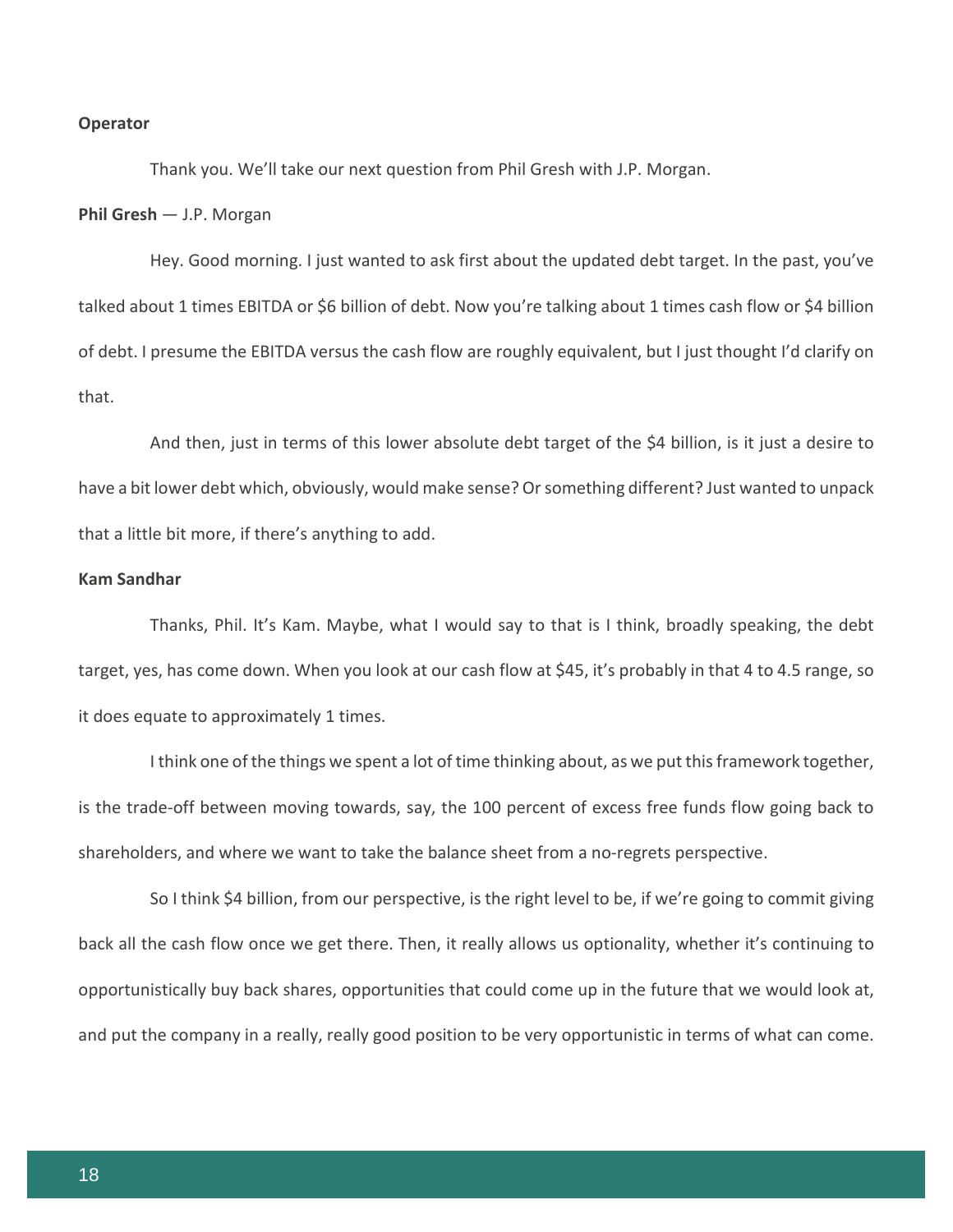So I think, at the end of the day, we were comfortable with \$4 billion. I think we looked at all scenarios, from leaving it at \$6 billion, to even going to no debt. And I would say, from our point of view, it's the certainty around having a clear floor was important to us, but also putting it at a level that felt appropriate, given the commodity price environment we're in, and where we'd like to be if commodity prices ultimately come down.

#### **Phil Gresh**

That makes a lot of sense. Seems like you could get there pretty quickly, actually.

And then just on the M&A side, since the framework does allow for M&A, just wanted to ask a little bit more here. You've talked about the potential to clean up your Downstream JV structures.

Curious if that's something that you would consider somewhat of a near-term priority for the company? And/or would you be considering upstream opportunities at this point? Just what are your latest thoughts on M&A?

#### **Alex Pourbaix**

I mean I—it's Alex, Phil.

I think I would say, with respect to M&A, we've always said it is very opportunistic. We're very value-focused when it comes to that. But we also prioritize shareholder—our focus is on shareholder value. And I do think we have some opportunities to continue to drive shareholder value by expanding margins. But ultimately, if we intend to continue to grow shareholder value, we are going to have to grow the top line.

But as I said, nobody should expect that there's any word salad here, we're looking to move away from the discipline that we've shown to date. We have talked in the past—and Jon may want to add a comment or two—but we do have some focuses on the downstream side, and that is owning and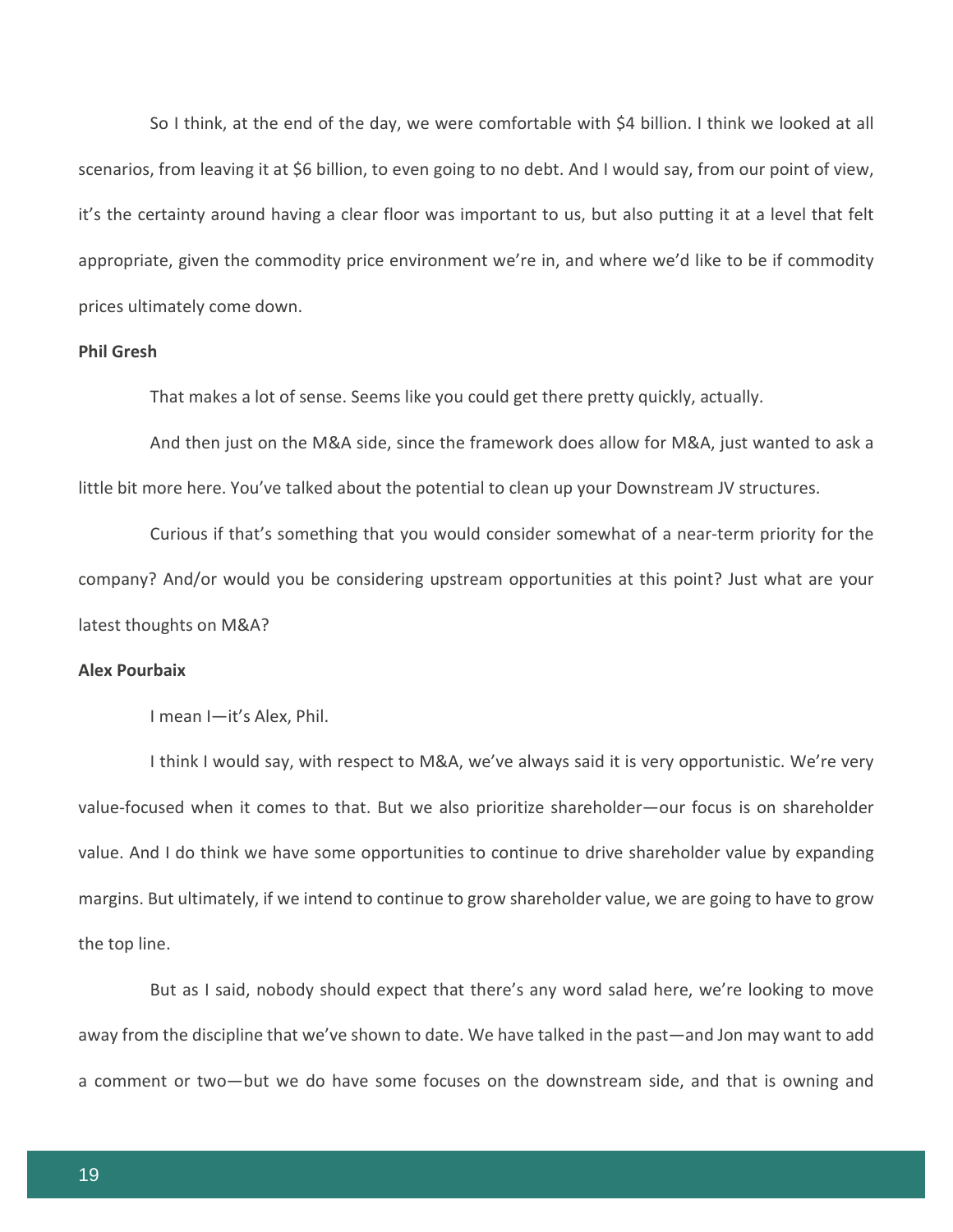operating our assets, and we'll continue to look at that. But none of that should be looked at as we're going to lose any of the discipline we've shown to date.

# **Jon McKenzie**

No. I think that sums it up well. I think we've been really clear, since we acquired Husky, that one of our strategic goals is to own and operate and have strategic direction over our business, particularly, I guess, in the US Downstream. None of that has changed, but as Alex mentioned, this has to be done within the framework of the financial discipline that we've set forth.

# **Phil Gresh**

Okay. Great. So probably more downstream than upstream, I guess, is my takeaway if you're looking at things. Is that fair?

#### **Jon McKenzie**

Yeah. I mean, Phil—I mean, if you kind of look at our Upstream, and then you stick within the North American context, we operate most of what we participate in and then quite the opposite in the US Downstream. So it's just really a function of the asset base versus a preference one way or another.

#### **Phil Gresh**

Understood. Thank you very much.

#### **Operator**

Thank you. And once again, that's \*, 1 if you would like to ask a question.

We'll take our next question from Neil Mehta with Goldman Sachs.

# **Neil Mehta** — Goldman Sachs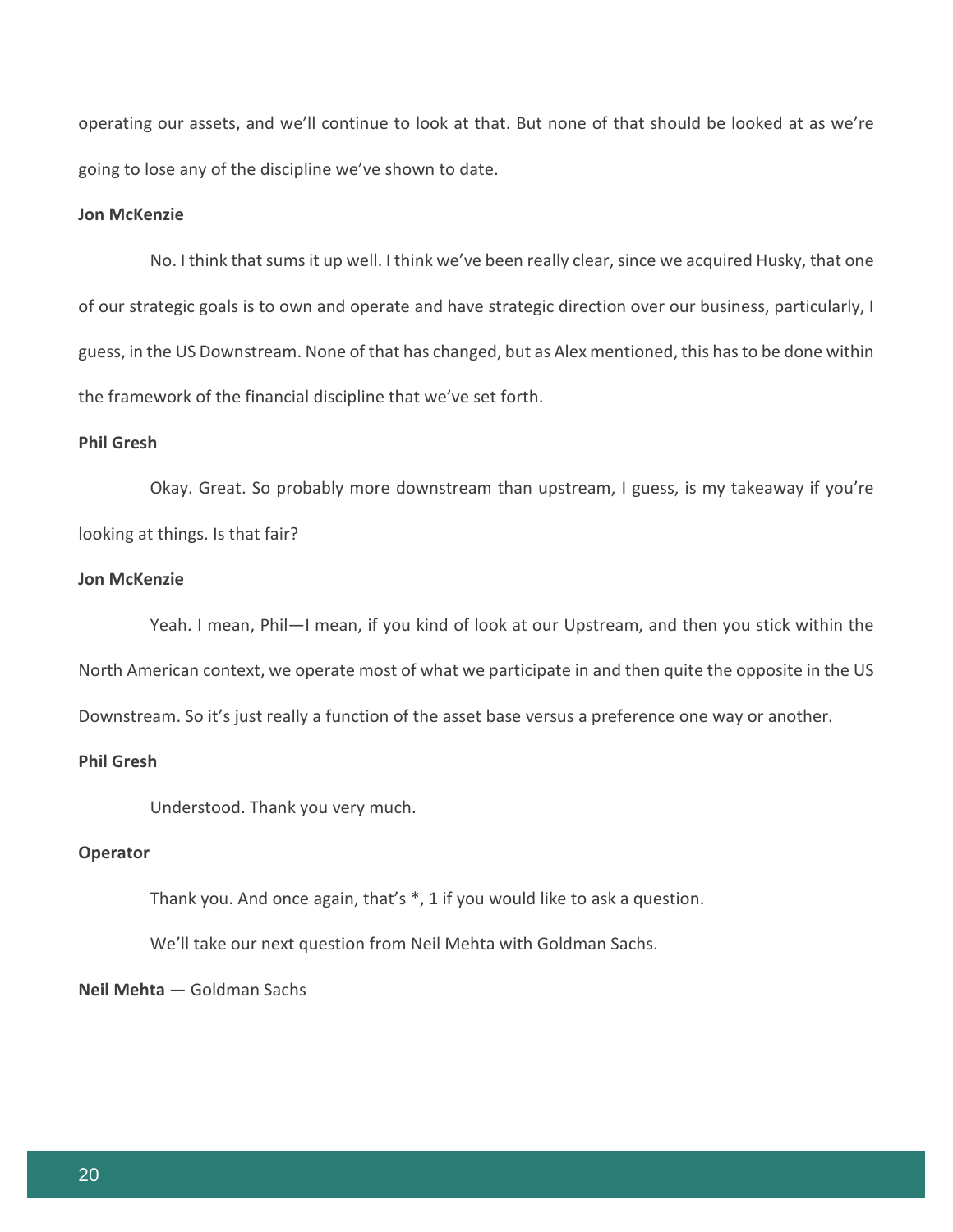Thank you. And, Alex and gentlemen, start by congratulating you. The last 18 months have been terrific for the business. And the fact you can culminate this with a very clear return-of-capital strategy shows how long—how far the business has gone. So congrats on the progress.

Had a couple questions for you. The first is around capital spending levels being bumped up this year. It looks to us to like that's just Superior, so. But is there any of that that you think that carries forward, given the inflationary forces that the industry is contending with?

And then, as it relates to Superior, just any update there about the confidence of getting that project online? And how do we think about insurance proceeds potentially offsetting some of that higher spend? Thank you.

# **Alex Pourbaix**

Sure, Neil. As to your first question, that capital increase relates exclusively to Superior. We are seeing—we're starting to see some cost pressures in the business, and maybe we can get some comments from some of the other leadership team. But maybe I'll first have Keith talk about how we feel we're doing on Superior.

**Keith Chiasson** — Executive Vice-President, Downstream, Cenovus Energy Inc.

Hey, Neil. Thanks for the question.

Just in Alex's opening comments, he talked about the strategic nature of Superior being important to us. It is the first stop on the Mainline system. It helps us mitigate our heavy oil—heavy-light spread in Alberta. And it does consume molecules and diversifies our product mix, so nothing's changing with regards to seeing it on strategy.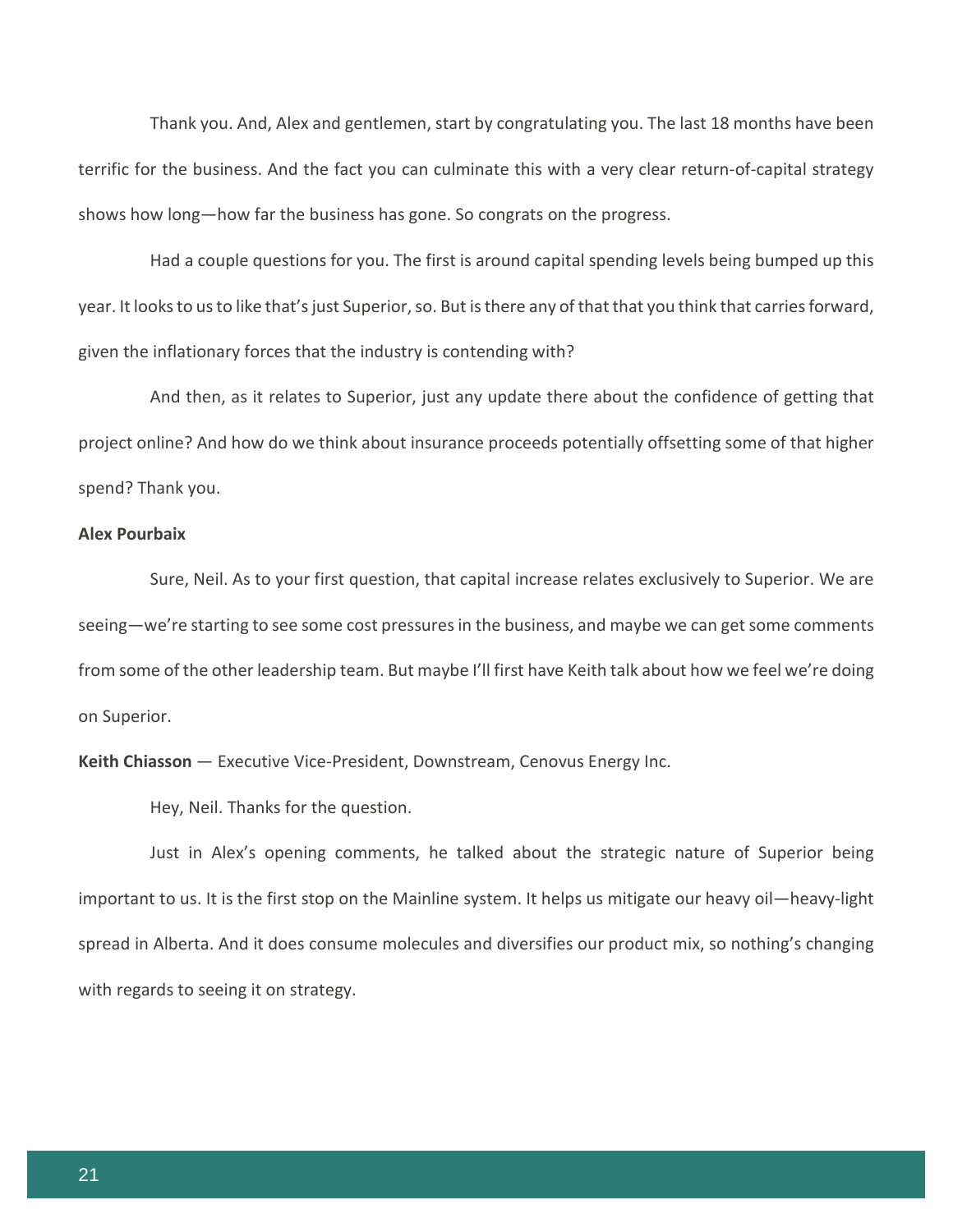Even with the cost pressures that we're seeing—I think we talked about \$1.2 billion of total capital costs, \$1.1 billion of insurance proceeds already received, with another \$100 million to come. So I think we've always been saying, essentially, offset by insurance proceeds, which still holds.

And the other thing I would offer up is even though we're seeing some of these cost pressures, we're not seeing schedule slippage. So we're still on track to start up and operate the refinery at full rates in Q1 2023, so still looking good on kind of the overall schedule.

#### **Drew Zieglgansberger**

Yeah. Neil, it's Drew here. Maybe I'll jump in on the first part of your question.

So what I would say—and to represent, probably—Norrie's area and our supply chain team have actually done a really good job in kind of the thermal oil sands business, where we've got longer-term, sustaining, program-based capital being deployed. They've actually done a really good job of being well ahead of some of this pressure that we were seeing. We've got almost—the long-lead items are all kind of on the ground. We're well ahead on tubular buying and whatnot. So that business is probably a little more insulated from some of this near-term pressure.

But what I would say in more of our conventional short-cycle business, we're just in breakup now. We started seeing a lot of pressure right near the end of kind of the completion frack drilling season here.

And we are having a look now, over breakup, before we kind of restate our activity here midyear. We are having a look at what do we want to do from a capital level in the second half because we are seeing pressure on steel, drilling rigs, service rigs, particularly where we don't have multiyear contract commitments which, in a short-cycle business like our conventional world, historically, you haven't—we haven't pushed ourself to do that.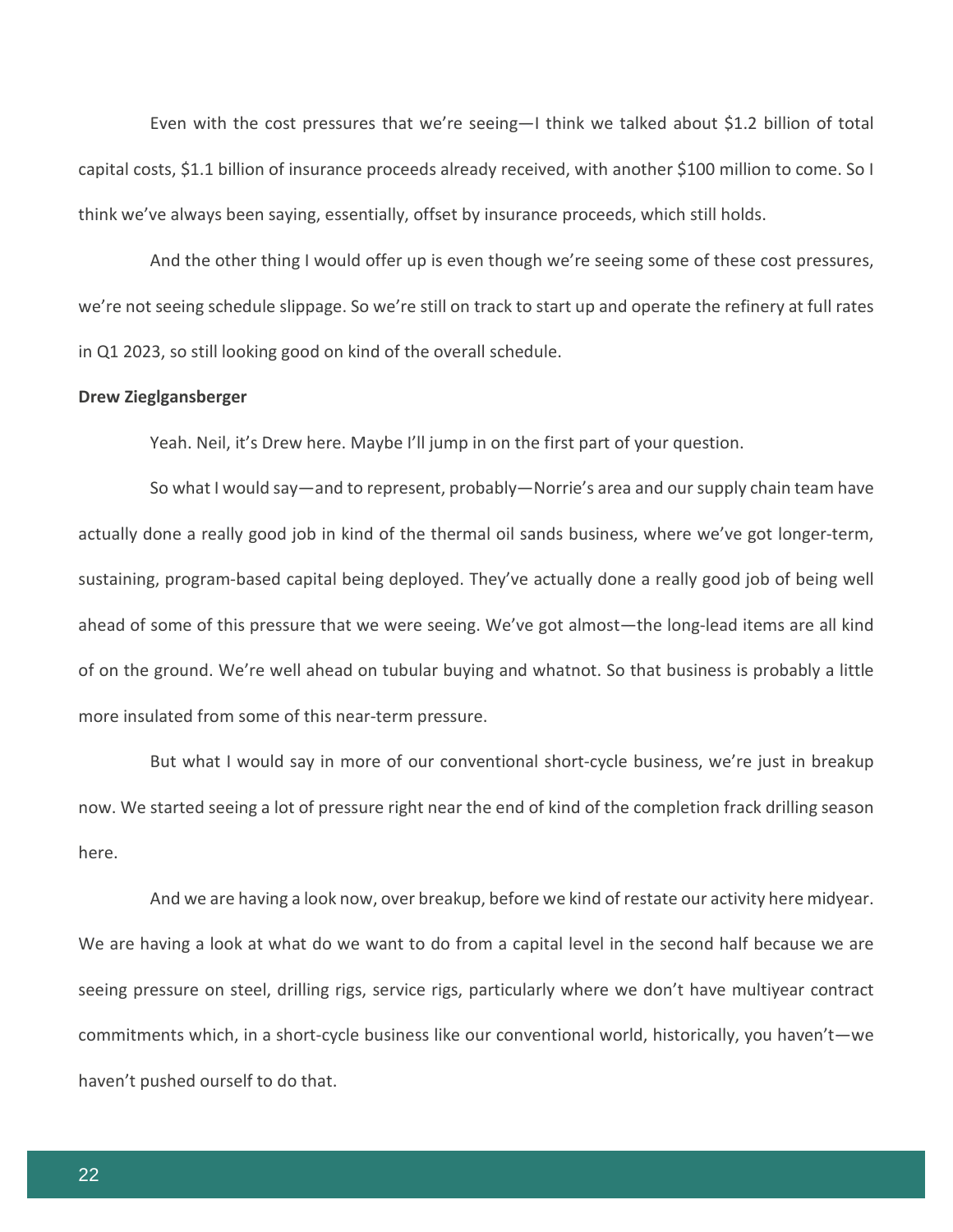So we are having a look at that. We have to make some decisions here over the next quarter on what we want to do because we are seeing some pressure in that part of the area—in that part of our business.

#### **Neil Mehta**

Thanks, Drew.

And the follow-up is just around the Pathways project. Looks like we're getting closer to having some clarity around the government subsidies around it. But, Alex, would love your perspective on why you think this project's important. But also, more importantly for us, is just trying to figure out the timeline associated with spend and when you think that this could come into service, as it's difficult for us to val it into our models until we have a little more clarity around timeline.

#### **Alex Pourbaix**

Yeah. No. I'm happy to give a little bit of colour on that, Neil.

I think the government announcing the ITC was a really positive step and really does, I think, show that the industry, and particularly the oil sands industry, is represented by Pathways—has really had quite a good collaborative and productive discussion with the federal government.

I think we are still—I think, before you see the industry kind of announce an FID on the Pathways foundational project, which is really the carbon capture and the transport of the CO2 down to the Cold Lake area for sequestration, we're going to have to get a lot more detail around the ITC, around other programs that are also going to be—or I suspect will be in place to help industry fund and cover the costs associated with that.

But at the same time, we have made commitments for carbon reduction in the 2030 time frame. So I don't think you're going to have to wait very much longer. We're already budgeting, in our five-year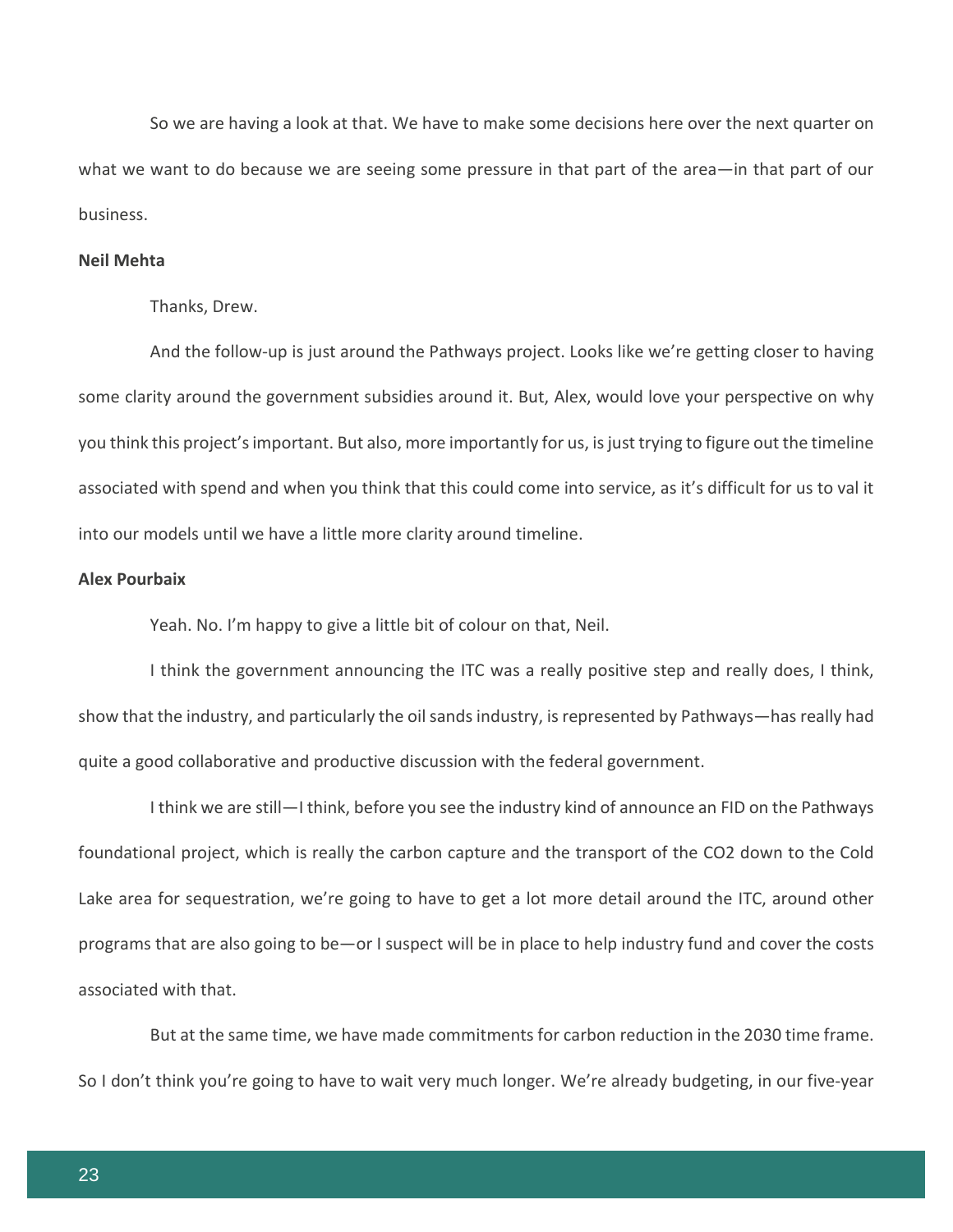plan, things around methane reduction, a lot of other initiatives, and those are already included. But I think you're going to see, over the next year or so, a lot more granular detail on the costs associated with those larger-scale projects.

#### **Neil Mehta**

Makes sense—

# **Alex Pourbaix**

And then—sorry. And that's going to take us getting through these discussions with the various levels of government.

# **Neil Mehta**

Yep. Makes sense. Thanks again.

#### **Alex Pourbaix**

No worries.

#### **Operator**

Thank you. We'll take our next question from Manav Gupta with Credit Suisse.

#### **Manav Gupta** — Credit Suisse

Thank you, guys.

Wondered about, actually, your view on the threefold increase in dividends. My question here

is on dividend hike. I think in the past, you guys have indicated that even at \$45 WTI, you can make over

\$4 billion in cash. And your CapEx is kind of \$2.5 billion, so a threefold increase is great.

Just wondering—the dividend burden could be for \$1.3 billion, so you could have gone with a fourfold increase, make the yield even more competitive, and so just trying to understand the thought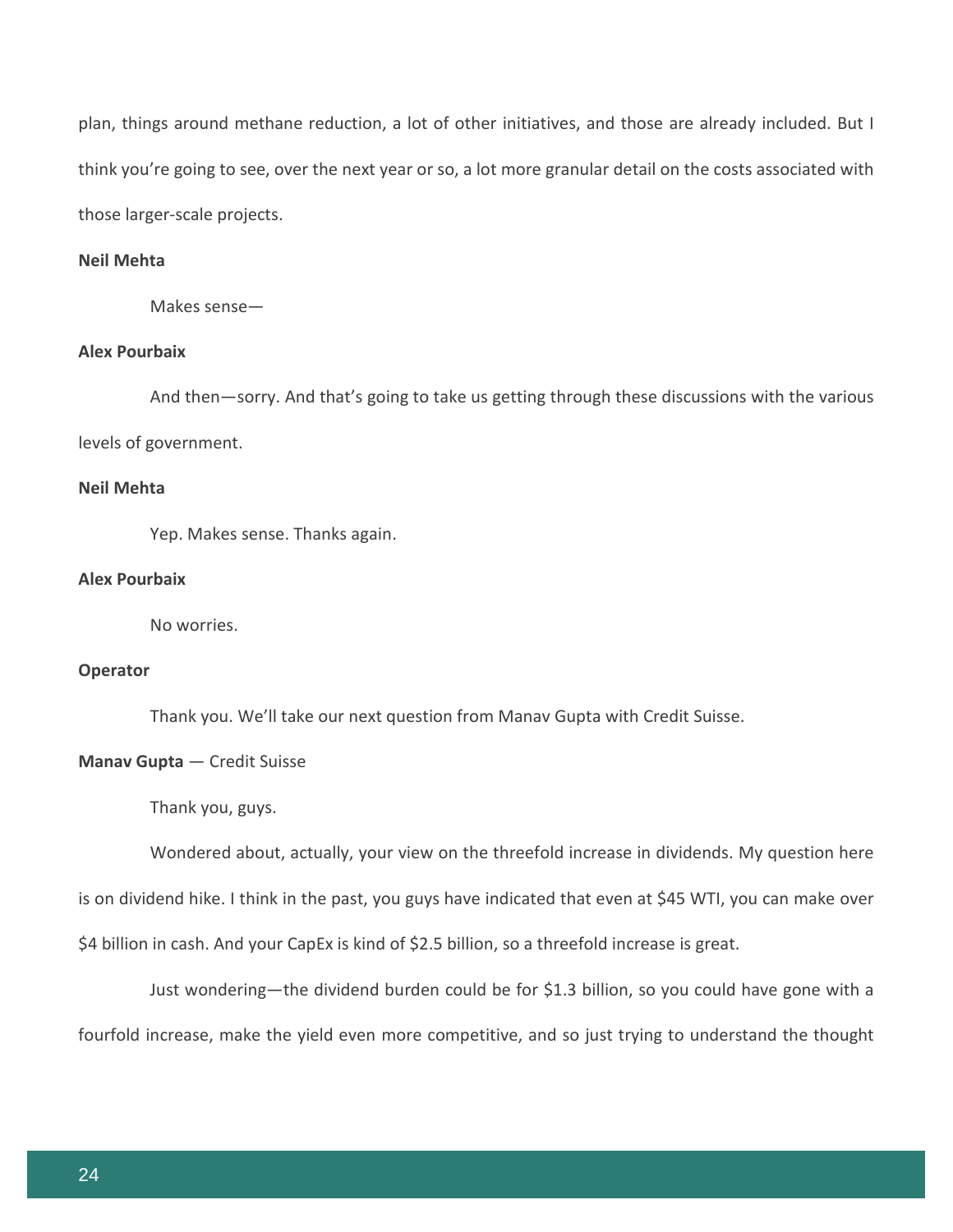process. Again, very appreciative of the threefold increase, but trying to understand the thought process of not making it a fourfold increase, if you could talk about that?

# **Kam Sandhar**

Hey, Manav. It's Kam. So a couple things I would say. I think, first off, I think the base dividend, I would say, is one component of our shareholder return strategy. So I think you should really think about all three components as we think about what our value proposition is to shareholders.

I think, when you look at the base dividend in isolation, yes, we've tripled it. We have talked about having a capacity to grow that dividend, sort of in that \$1 billion-plus range, over time, as we execute our business plan. And I think what's important there is, number one, is we have to continue to invest in the assets to make sure that, that dividend capacity is there through that five-year period that we outlined back in December.

So I think, very comfortable with the tripling here. We see lots of opportunity, I think, to continue to ratably grow it. I think one of the things that we're really mindful of is, continue to have a dividend that we can commit to and grow over the next five-year period. And so that increase that we've put in is really reflective of that. And I would say, as we continue to execute on the plan we've outlined, we see line of sight to continue to grow that over the next five years.

I think on top of that—obviously, the buyback program as we highlighted, we're \$1 billion into it. But as we continue to see commodity prices stay even in this range, we expect we should get pretty close to that \$4 billion debt target here, hopefully by the end of this year. And that's going to really pave the way for increased returns, both revisiting the base dividend, along with the other two components we've talked about.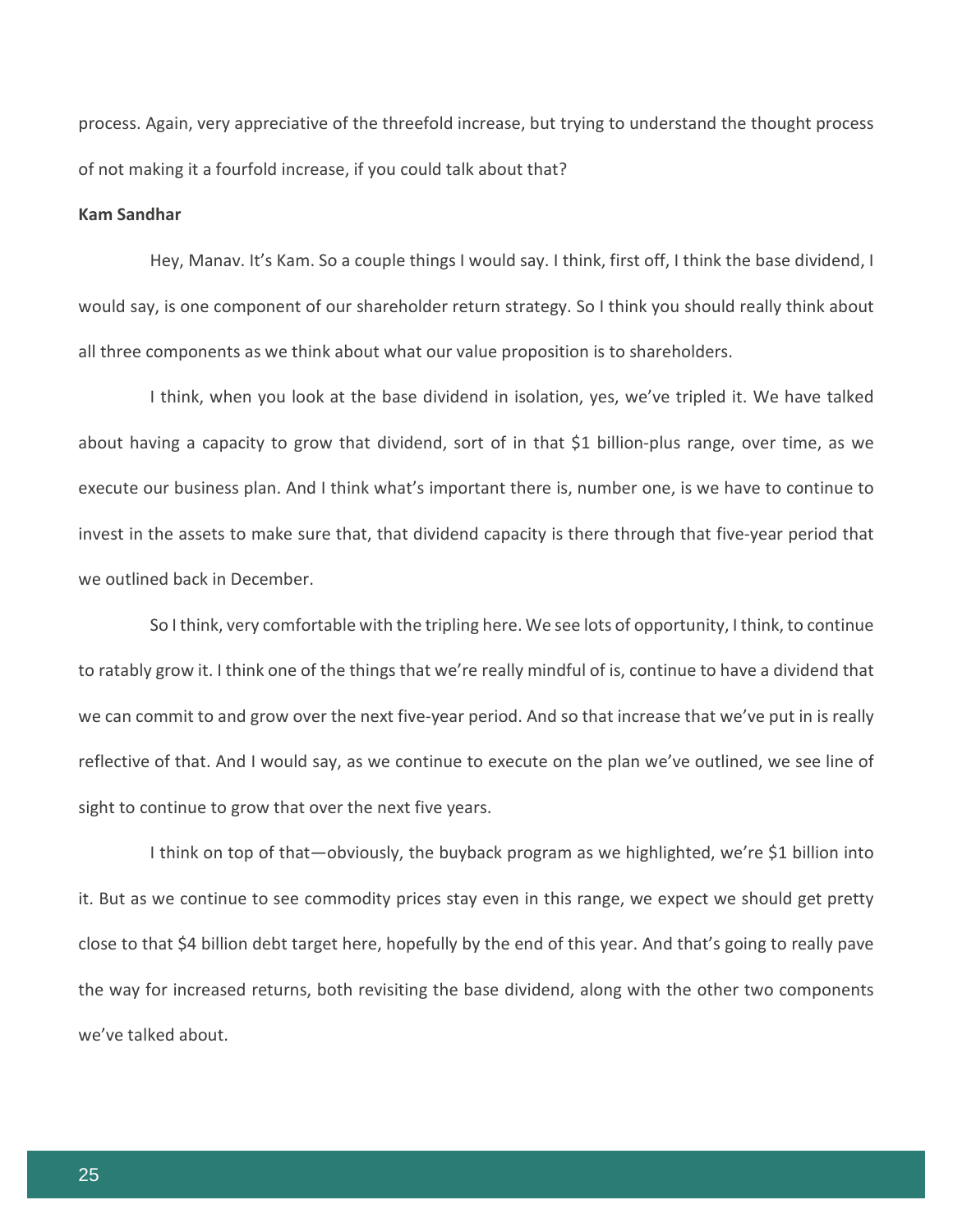#### **Manav Gupta**

Perfect. Plus, could you also comment a little bit on the much-improved performance in the Downstream, US Downstream in particular, in 1Q versus 4Q? I think you had some turnarounds in 4Q. But even at 80 percent utilization, this was a much better quarter.

So you have some turnarounds coming up in 2Q but, overall, how do you look at the Downstream margin environment where we are for the second half of this year? Will you be running all out? And it looks like product cracks are pretty strong at this point of time.

### **Keith Chiasson**

Hey, Manav. It's Keith Chiasson here.

Yeah. What I would say is we started seeing the turnaround in the March time frame. Cracks, early in the year, were still a little tighter. But we were able to capture those with Lima running relatively full out in the March time frame.

But as you alluded to, Q2 is a pretty heavy turnaround period for us, both in the US as well as in Canada. So we'll have a lot of our joint venture assets, refined assets offline and our Canadian assets offline throughout the quarter.

So we are looking forward to Q3, where a lot of that turnaround activity's behind us. Utilization will increase. And as we look forward to kind of product markets, we're seeing a pretty robust market. Gasoline demand is kind of back to pre-COVID levels. Diesel demand is well above pre-COVID levels. And jet demand is still behind but coming back. So it's actually setting up pretty well for a really good back half of the year.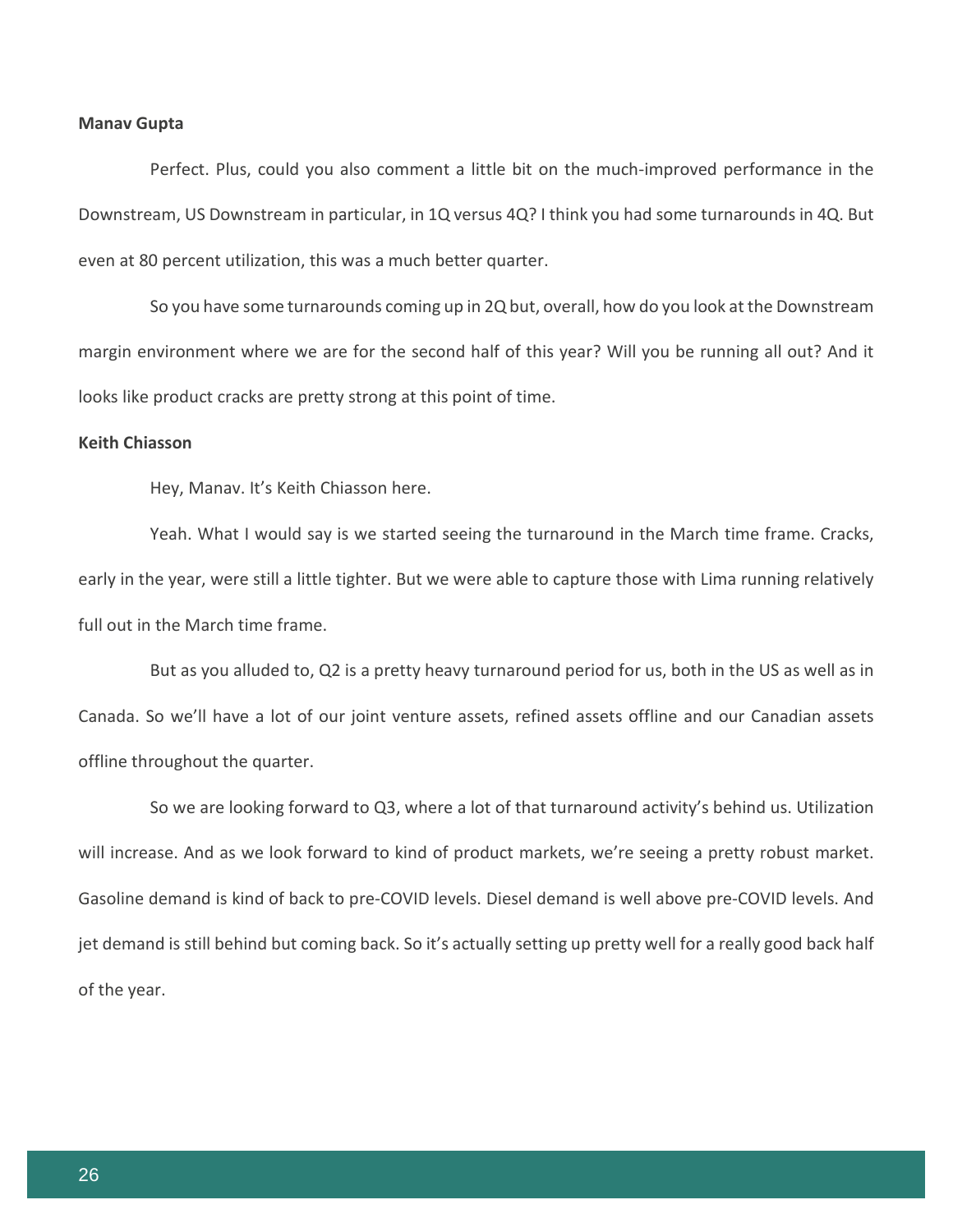#### **Manav Gupta**

Perfect. My last quick one is, when we envision a scenario in two or three years, when if the price is right, then Cenovus is the operator of the BP Sunrise as well as the operator of BP Toledo . So you have European guys who are trying to move out of oil sands for whatever reason that they're finding. And if the price is right, is there a possibility that you are the sole operator and owner of both Sunrise and the Toledo refinery?

Thank you. I'll leave it there.

### **Alex Pourbaix**

Well, Manav, I guess anything is possible. You might want to go ask our partners what they think of that. I'll probably demur for the time being.

#### **Manav Gupta**

Okay. Thank you.

#### **Alex Pourbaix**

**Thanks** 

#### **Operator**

Thank you. We'll take a follow-up from Dennis Fong with CIBC Capital Markets.

#### **Dennis Fong**

Hey. And thanks for taking my second round of questions here. Just in your opening commentary, you alluded to some of the great work that your asset teams are doing at Foster Creek and Christina Lake in terms of showcasing really strong production volumes from those two assets.

I was just hoping to maybe get a bit of an update from—I know it's only five months into your five-year plan, but just around the—about \$1 billion worth of operating margin improvements that you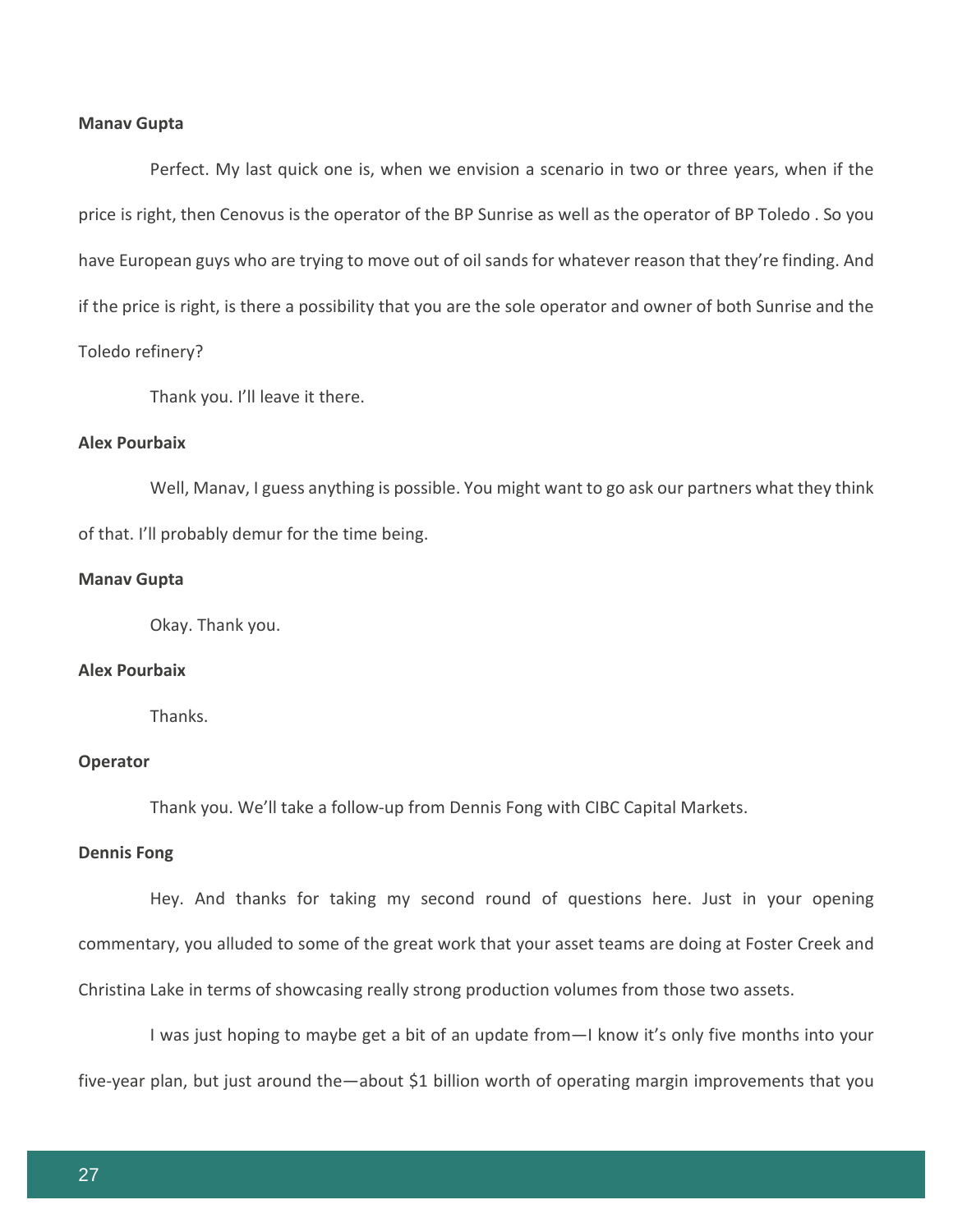can see from the oil sands in the downstream side. Just wanted to get a bit of an update there as to how you're seeing some of the optimization work at FCCL, some of the application of Cenovus's operating model on the ex-Husky assets, as well as the margin expansion opportunities at WRB and at Toledo which, I presume, could come through after this major turnaround. Thanks.

#### **Alex Pourbaix**

Yeah. No. Happy to do that, Dennis. Maybe what I'll do is I'll get Norrie to talk about the Upstream side, and Keith can maybe chip in on the Downstream side.

**Norrie Ramsay** — Executive Vice-President, Upstream – Thermal, Major Projects & Offshore, Cenovus Energy Inc.

Okay. Hi, Dennis. Norrie here. Yeah. Just to start with our Upstream optimization. We've, as you know, been applying our FCCL processes across into the legacy assets that we've purchased. Kind of the biggest solid one is in the Lloyd thermal area. We've really put a lot of effort and investment into the asset. What we've been doing is we've been adding what we call NCG. So we've been utilizing our steam as well as methane co-injection. And what this is allowing us to do is to deploy steam in the best areas as we kind of move forward.

We also have—I mean, so far this year, we've actually added about 20 well pairs to Lloyd. And again, what we're doing is putting them in optimal positions at longer wells. We're kind of applying our Foster Creek kind of processes, and you see that strong production coming through.

The other thing we're doing is we've identified, this year, an additional 28 redev redrill opportunities at Lloyd thermal and—but again, these are basically areas that have been steamed up already. And we're able to drill into these areas and evacuate the oil, basically very cheaply.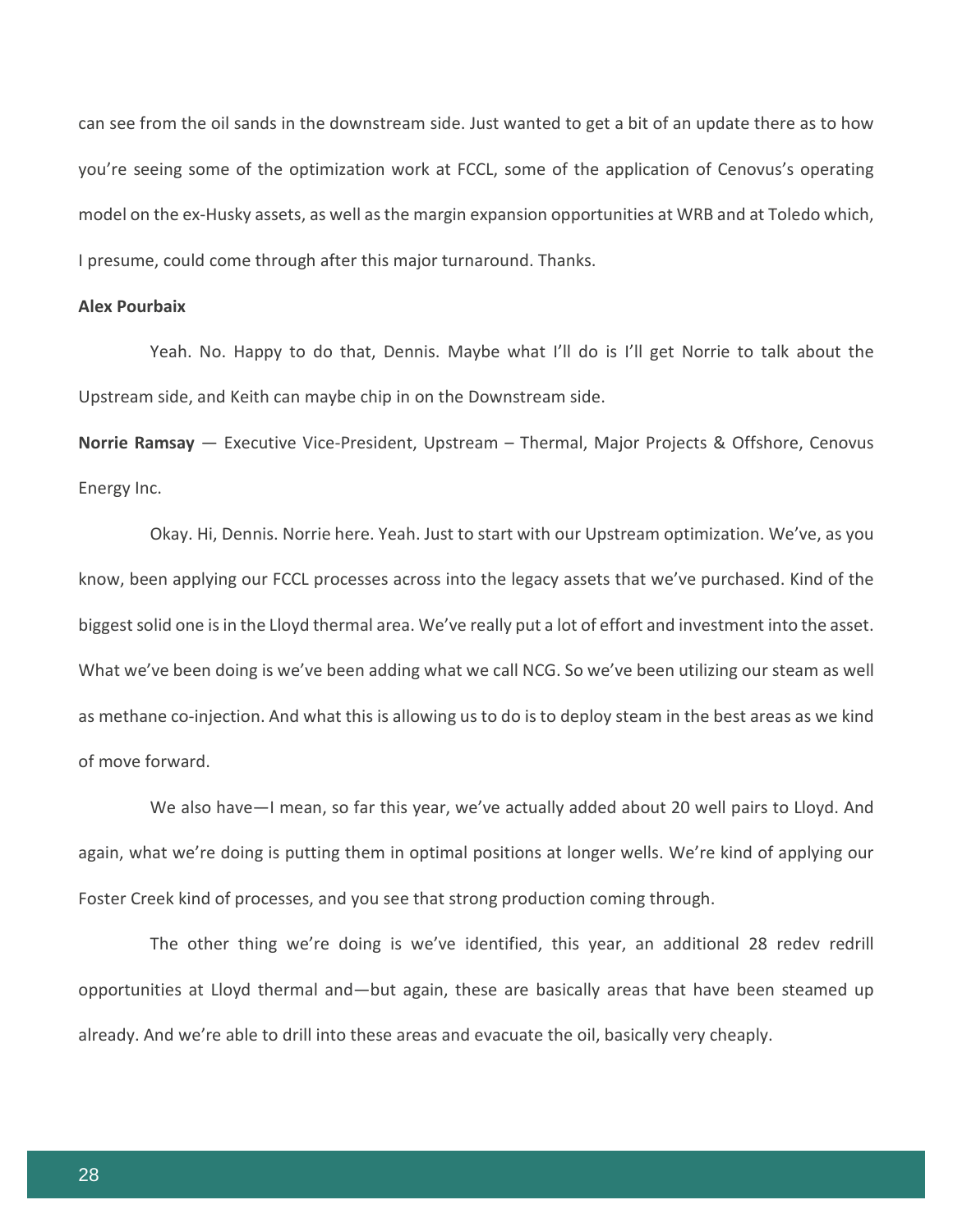So we expect that to continue over the next number of years as we kind of go forward. And similarly at Sunrise, we are actively putting in place an investment program with a four-well-pad program. And as that's going to take in shape, we're also—we have 11 redev redrill opportunities this year. And that's kind of—as you'll see, is keeping our production very strong as we go forward.

So everything's working as we theorized it would, and we expect to see this continuing over the next two or three years in the same vein.

#### **Keith Chiasson**

And, Dennis, Keith here, just picking up on kind of the margin expansion opportunities. Those opportunities are going to be coming real time at our Wood River Refinery. What was required is being executed during this turnaround process, so when it comes back out of that turnaround, it will have the improvements made to expand product yields.

And then on the Toledo turnaround, we're metaling up the refinery to be able to handle full high-TAN crude, so basically taking advantage of the discounted crude coming out of Canada.

When we think of further margin expansion, we are advancing the Rewire Alberta project, so a way to introduce Foster Creek and Christina Lake crudes into the upgrader and the refinery. That has several benefits. It allows us to recycle more of the condensate in the province. It allows us to expand our margin because we're using lower quality, lower cost crudes in the upgrader and the refinery versus LLB, which we'll then just sell to the market. And obviously, the expansion helps us on our unit costs and product make, so good initiatives underway there.

The other kind of margin expansions, obviously, is associated with TMX, scheduled to come online at the back end of 2023, early 2024. And we're a fairly sizeable shipper on that, so that'll give us opportunity to move our crude oil to higher value markets.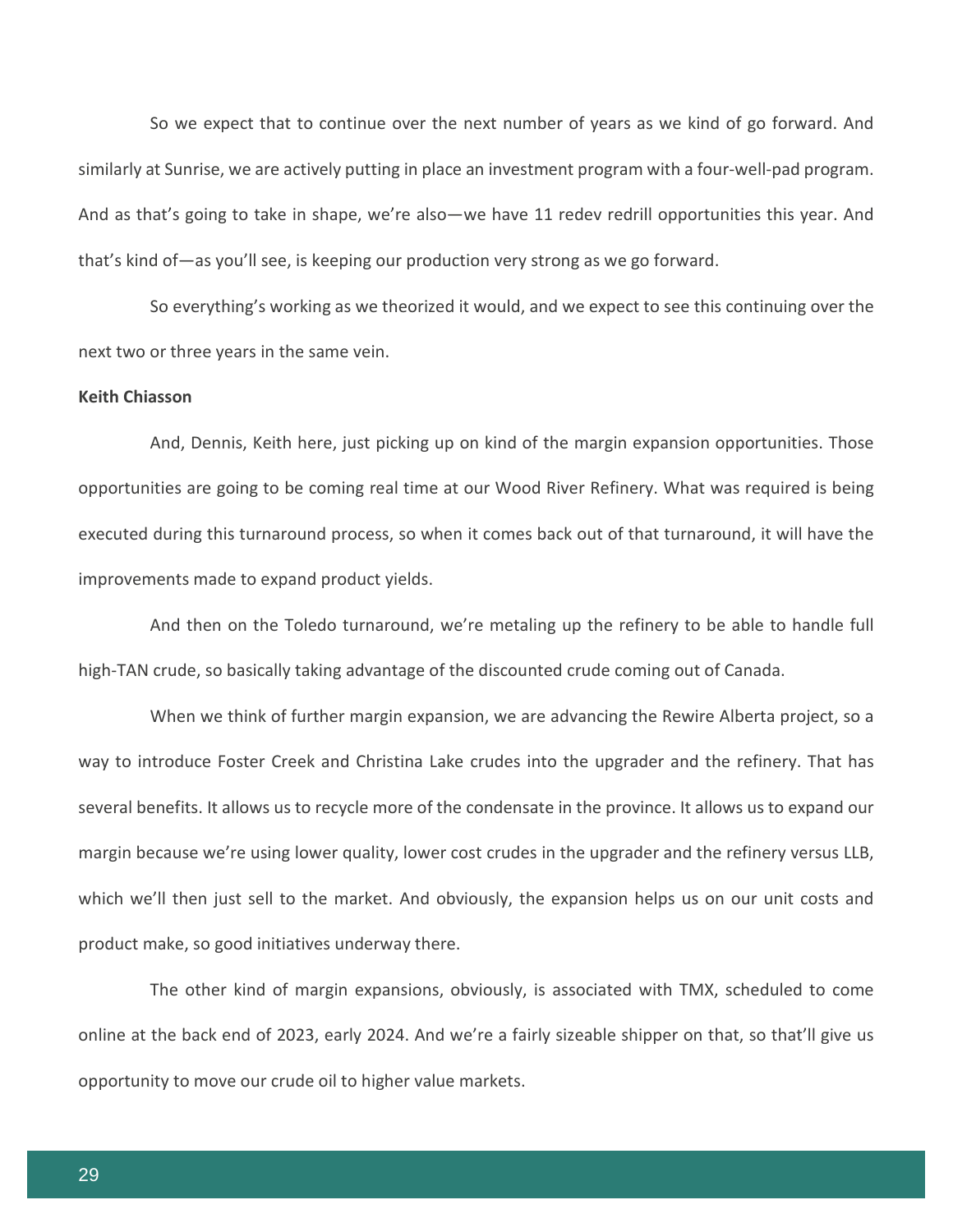And then the other big one in the margin expansion is just around turnaround schedules. So both Lima and Toledo have kind of gone through their one-in-five major turnaround cycles. And as we've seen in fourth quarter of 2021 and this quarter coming up, it has a pretty sizeable impact on not only utilization but also cost. So those are now through their five-year turnaround cycles, so it's a pretty good runtime for those two refineries going forward.

#### **Dennis Fong**

No. Perfect. That was a great summary, really appreciate it. Thank you.

#### **Alex Pourbaix**

Yeah. No worries. Thanks, Dennis.

#### **Operator**

Thank you. We'll hear next from Chris Varcoe with the Calgary Herald.

#### **Chris Varcoe** — Calgary Herald

Hi. This is a couple of questions for Alex regarding the CCUS.

Is the federal investment tax credit enough, to your mind, to proceed with Phase 1 of the Pathways foundational project? Or do you need to see some sort of incentives and assistance from the province of Alberta?

#### **Alex Pourbaix**

You know, Chris, if you take a look around the world, where CCUS projects have gone forward, what you've generally seen is government participation in both capital—is often at the kind of 60 percent to 70 percent level. There's usually some operating cost support.

So as I kind of alluded to, I think the investment tax credit is a very good start. I think we're certainly—as an industry, we're going to require some more help at a steady state to probably go forward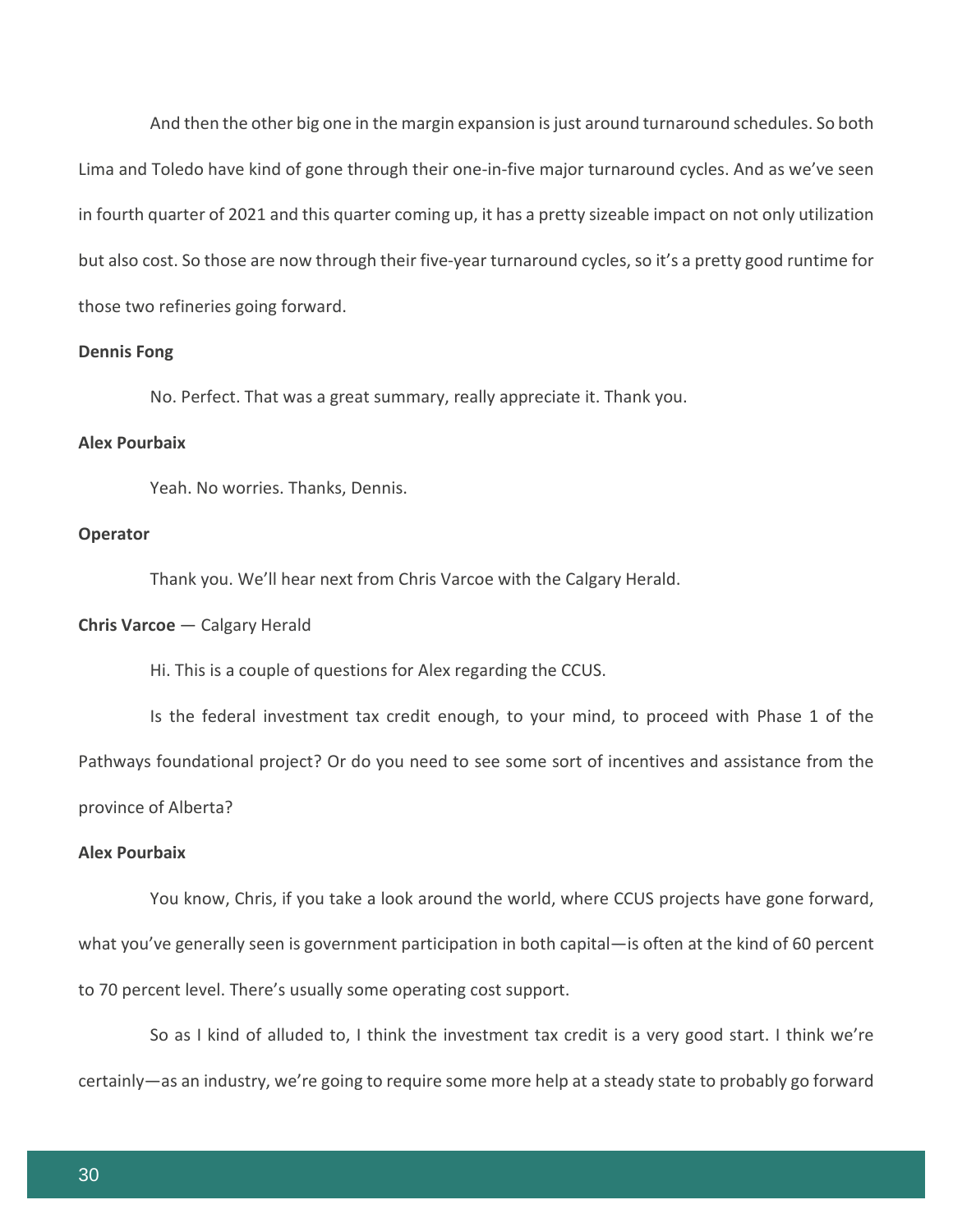with these really meaningful, large-scale CCUS projects. And I would suspect there'll be contribution from both levels of government, ultimately, in that.

#### **Chris Varcoe**

Just to follow-up, then.

With such strong earnings, how do you explain to the public, I guess, a need for an ITC? But also, maybe, financial assistance from the province of Alberta?

#### **Alex Pourbaix**

Yeah. It's funny, Chris. I'm always interested in these debates about commodity prices. And one of the elements of it is, I think, everybody on both sides of the debate has a very short memory. And I personally have a pretty long memory about this, and I remember oil being about \$10 a barrel a couple of years ago. And if you take a look at where oil—at the average price of oil over the last sort of 10 or 12 years—I haven't looked at it recently, but I would expect it probably looks more like \$50 or low \$50s a barrel over that time period.

So oil prices go up, oil prices go down, but when we make these kind of investments, these are the kind of investments like that Pathways foundational project, these are multibillion-dollar projects. And we have to have certainty that they are investible, and that we can manage those investments over the entire commodity price cycle.

So although—oil prices right now are obviously very attractive, we know, probably before that project is ever in service, we'll probably test the bottom end of those prices again. So we really have to look at this over the long term. And I suspect, over the long term, much as we've seen in other jurisdictions, we're going to require a real collaboration, both from industry, who will invest tens of billions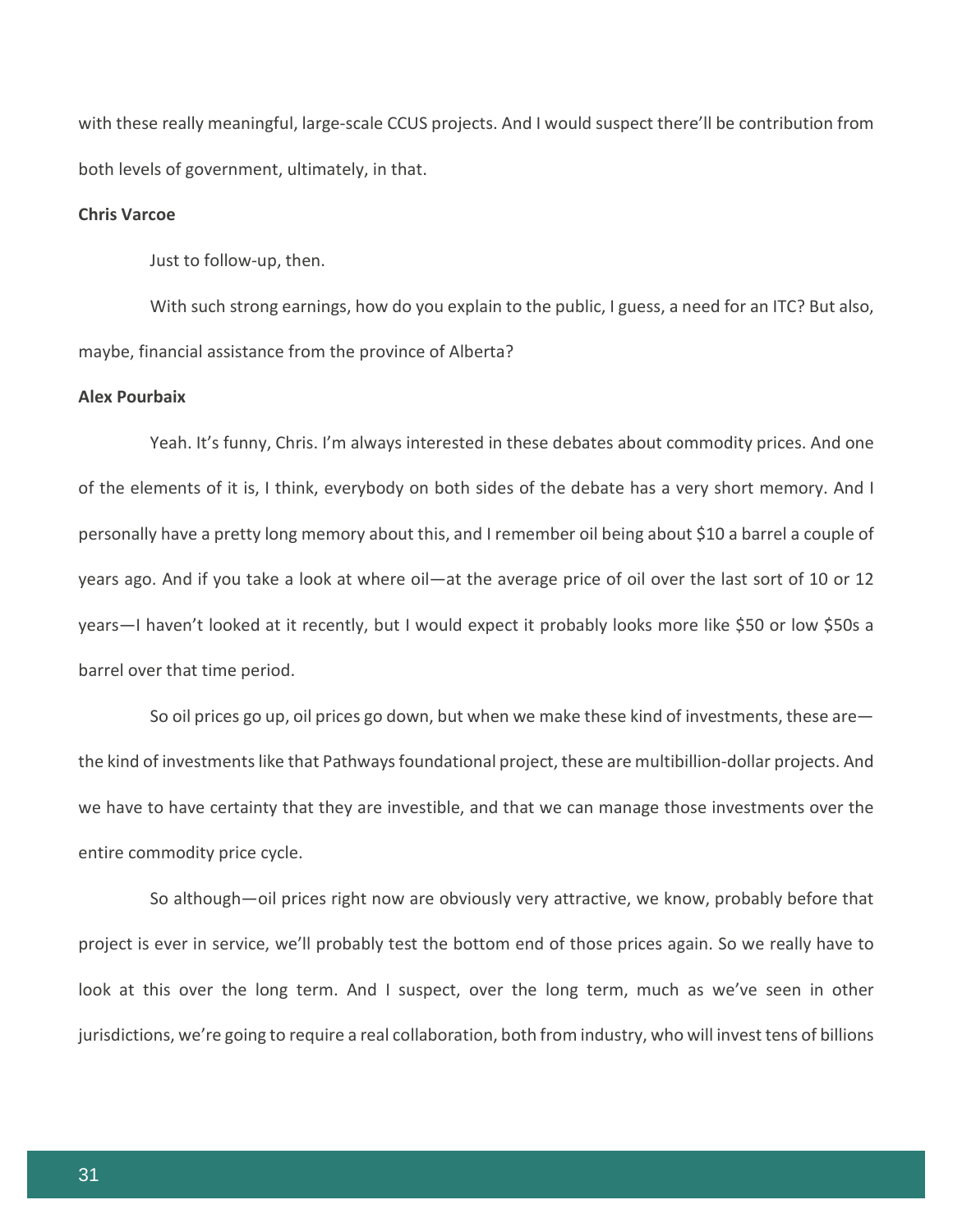of dollars in these projects, but we're also going to need some support from government. We're really talking about a massive change in how energy is produced and delivered as we decarbonize the upstream.

# **Chris Varcoe**

Just finally on that front, what work is going to be done this year on Pathways? When do you anticipate an FID to be made?

And you talked about the fact that you needed more details, and I guess I'm just wondering what details do you still need to have in hand before you can make that FID decision?

#### **Alex Pourbaix**

The larger scale announcement of the ITC has obviously occurred, but there's going to be a lot more detail about how that ITC is going to work. And that is really just—that just takes the government a little bit of time to come out with that information.

Right now, for us, the Pathways group, we have already commenced preliminary engineering for that foundational project, the carbon capture at site, the transport on the CO2 trunk line and, eventually, the sequestration. We're in the process of making application to the Alberta government for pore space to get in there, and we have kicked off significant work, environmental work, and the other studies that are required for the permitting, the application for the permits to ultimately develop and construct that project.

So there's actually a huge amount of work going on. The Pathways partners, we have seconded literally dozens of people into the organization, with more to come. So we are in full-scale development mode right now at Pathways.

#### **Chris Varcoe**

Thank you.